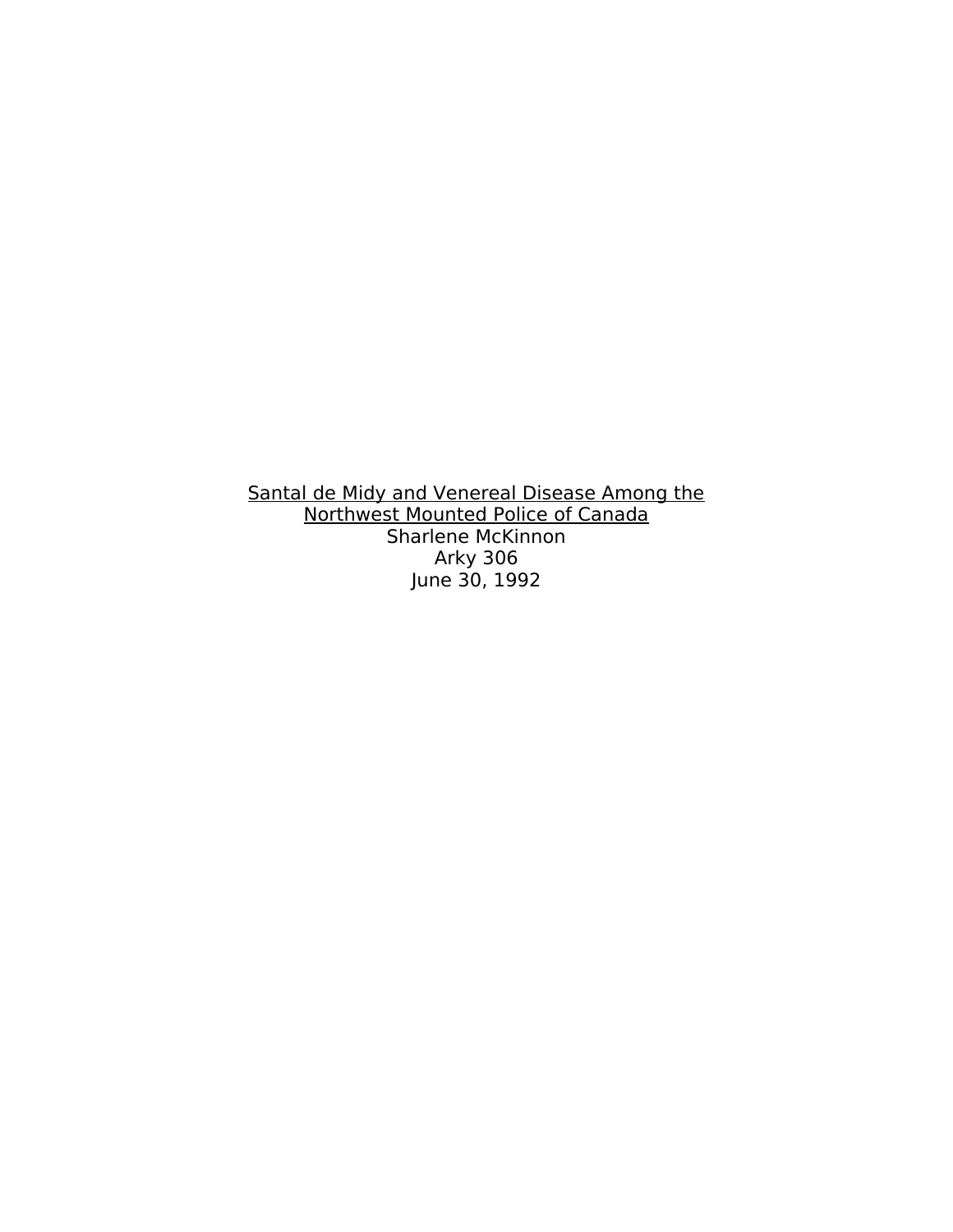Urban growth and development has had its effects on the number of historic sites being found in both Canada and the United States. Development and urban construction have destroyed many historical sites which would have provided the historian and the Archaeologist with information on past life ways. With the destruction of these historical sites comes the destruction of the many artifacts found in the sites--artifacts which the archaeologist could preserve and study in hopes of understanding the more recent past. Bottles are one of the more numerous finds at historic Archaeological sites. This type of artifact is important since it can tell a great deal about what historic populations were eating, the types of things they were drinking, manufacturing techniques--which indicate economic conditions, conditions of personal hygiene and, what type of medicines and drugs people were using. The later would in turn tell the archaeologist what types of diseases where predominant at that time and attitudes towards that disease and its treatment.

Venereal disease was a problem which many populations in nineteenth century Canada were desperately trying to cope with. It is known that venereal disease was present among the Northwest Mounted police of Canada. There are both historical evidence and physical evidence which help support this statement. Historical evidence comes mainly from sessional papers and personal written accounts. Such reports and written accounts tell one that many of the Northwest Mounted Police were chronic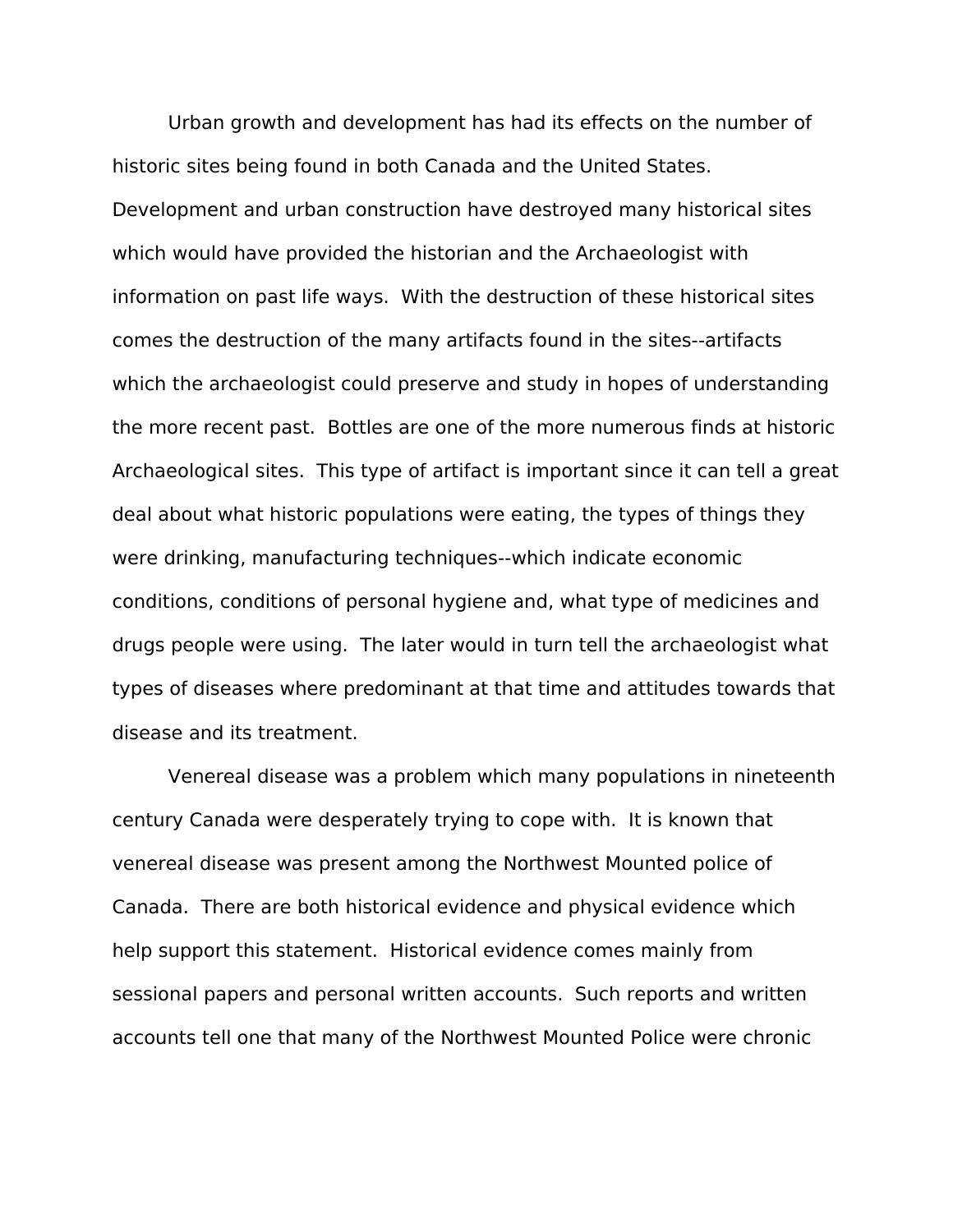sufferers; that many of the men 'entered the force with the disease,'<sup>[1](#page-2-0)</sup> that some men died of complications due to syphilis, and that most chronic sufferers of VD were 'invalided' from the Northwest Mounted Police Force. Statistics (see Fig. 1) show that between 1875 and 1915, 341 men suffered from some sort of venereal problem--like syphilis, gonorrhoea<sup>[2](#page-2-1)</sup>, gleet (a form of gonorrhoea), venereal warts, herpes, hepatitis, and venereal chancres. In Calgary alone between 1887 and 1899 30 men suffered from VD. (see Fig. 2)

The possibility is present that a considerable amount of men could have hid the fact that they were suffering from a venereal disease. Horrall writes in "(Royal) North-West Mounted Police and Prostitution on the Canadian Prairies" that:

"Commissioner Herchmer, nevertheless, was concerned about the venereal disease contracted by the men. A fervent guardian of the public purse, he felt that it was downright unreasonable that men should be off duty sick and receiving medical attention at government expense because of their own indiscretions."<sup>[3](#page-2-2)</sup>

A bill was passed which forced men to pay for their hospital fees out of their

own pay checks.<sup>[4](#page-2-3)</sup> As a result, many men may have hid their venereal

diseases and went on suffering. Those men who were chronic sufferers ailed

the most. Syphilis is a disease which eventually leads to death. In the

Northwest Mounted Police no one died of a venereal disease, however a

<span id="page-2-0"></span><sup>1</sup>"Report of the Commissioner of the North-West Mounted Police, 1887." Sessional Papers. p. 104.

<span id="page-2-1"></span><sup>2</sup> Many could not distinguish between the two diseases. So, often they were lumped together.

<span id="page-2-3"></span><span id="page-2-2"></span><sup>3</sup>S.W. Horrall, "(Royal) North-West Mounted Police and Prostitution on the Canadian Prairies" Prairie Forum: The Journal of the Canadian Plains Research Centre. p. 108. 4Horrall, p. 108.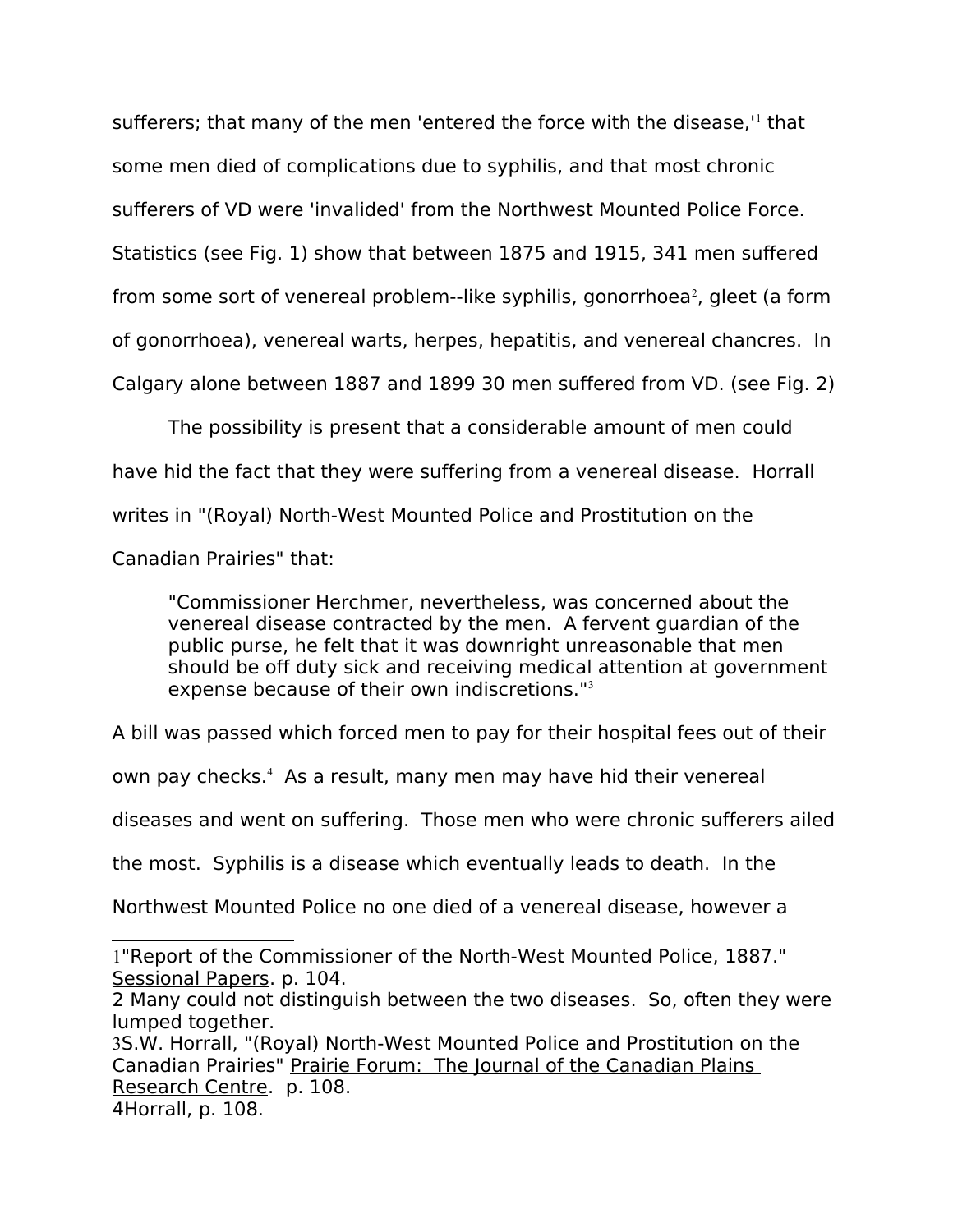great number of men were invalided--losing their only source of income.<sup>[5](#page-3-0)</sup> Those who were not chronic sufferers recovered and returned to duty thinking they were 'cured' when in fact a reliable cure for syphilis was not discovered until 1910 by Paul Ehrlich.<sup>[6](#page-3-1)</sup> The disease often emerged in cycles and the 'Daily Sick Report numbers' would sky rocket. J. Kittson writes in 1875:

While at Dufferin during the winter of 1874 and 1875 there was very little sickness in the troop and I cannot say that those who were sick suffered from any particular disease more than another except towards the spring the troop got pretty well inoculated with syphilis and several cases of gonorrhoea. Being imported from Winnipeg about that time, it was not before a good number of our men were infected with the disease. These two diseases, gonorrhoea and syphilis, increased the Daily Sick Report notably. It was impossibly to take any means to prevent their spreading.<sup>[7](#page-3-2)</sup>

The disease statistics for the Northwest Mounted Police drop considerably in some years. (see Fig. 1) Between 1875 and 1894, the average number of men who suffered from venereal infections per year is 27 people. Between 1896 and 1907 the average is 9 people. This is an ample drop of 18 people per year. Between 1907 and 1915 the average number of sufferers per year is 6 people. The numbers suggest that something is happening during the three time periods to alter the averages. These drops in the numerical statistics may be due to two factors. Firstly, by 1894,

<span id="page-3-0"></span><sup>5</sup>Two in 1887, four in 1890, one in 1894, one in 1902, two in 1904, one in 1909, one in 1911, and one in 1912. 6Horrall, p. 113.

<span id="page-3-2"></span><span id="page-3-1"></span><sup>7</sup>A Chronicle of the Canadian West: North-West Mounted Police Report for 1875. Intro by S.W. Horrall, p. 25.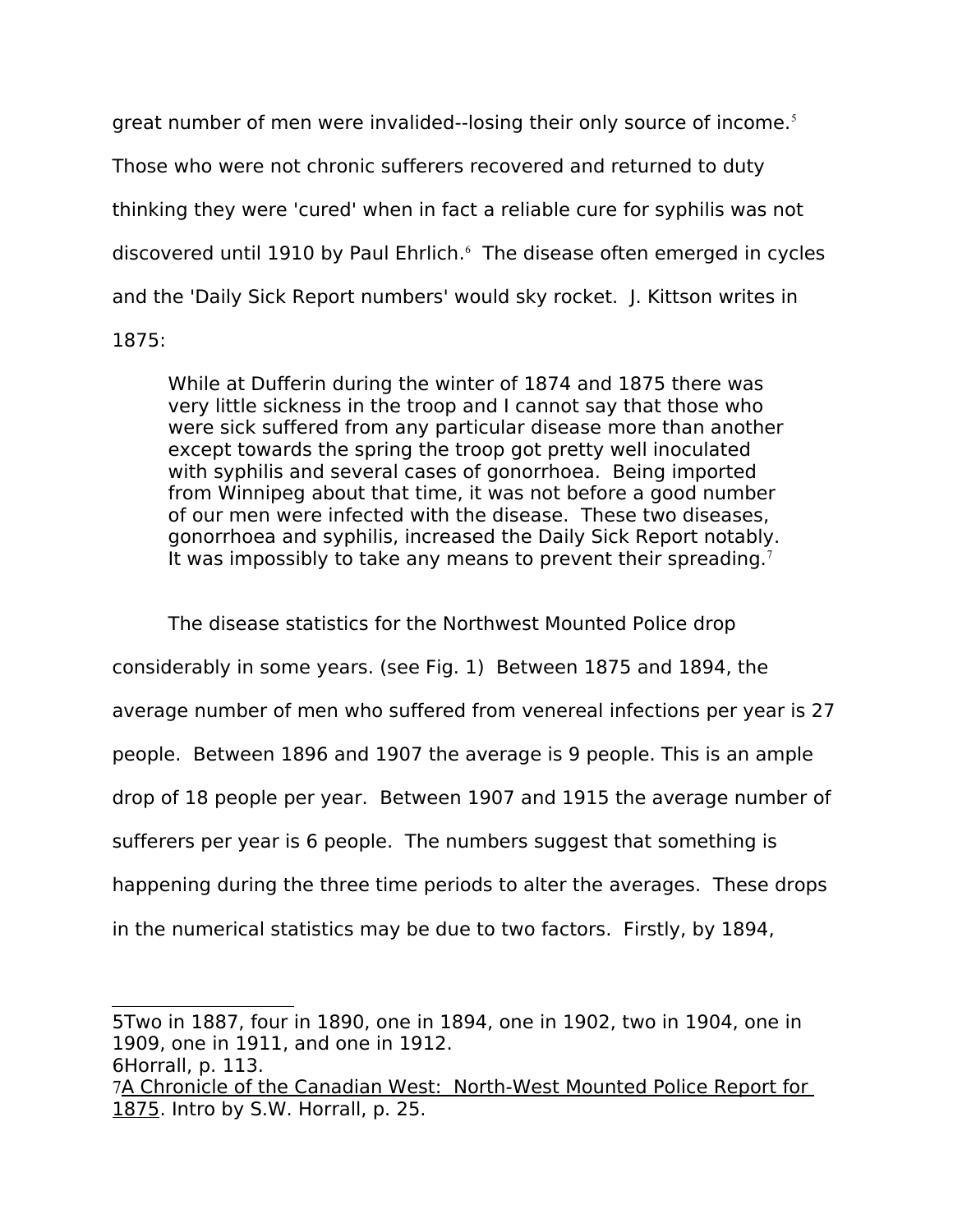doctors had discovered adequate cures for venereal sores.<sup>[8](#page-4-0)</sup> Also, better medicines were on the market which were able to help alleviate venereal discomfort and not produce the unpleasant side effects. Secondly, in 1907, prostitutes, which the Northwest Mounted Police officers often frequented, were forced to undergo a physical examination and produce a medical certificate stating that they were free of disease.<sup>[9](#page-4-1)</sup> Deane, the superintendent of the Calgary region, stated in the 1875 Report to the Commissioner that the women in the Calgary brothels were: "...medically examined every nine days..."[10](#page-4-2) Calgary was not the only NWMP outpost which required the local prostitutes to be medically examined on a regular basis. The Medicine Hat region was thought to be in the state of a venereal disease epidemic, caused by the "local sporting houses."<sup>[11](#page-4-3)</sup> This theory was of course an exaggerated rumour started by those who wished to see the brothels closed down. Nonetheless, Superintendent Deane made it necessary for each working girl to produce a valid medical certificate showing a clean bill of health.<sup>[12](#page-4-4)</sup>

Physical evidence can sometimes be just as informative as historical evidence as to what types of diseases were present in historical societies and the treatment of these diseases. One piece of material evidence found at the Fort Calgary Archaeological Site which indicates that venereal disease was present in the NWMP force at Calgary is the presence of two Santal de

- <span id="page-4-1"></span>9 Horrall, p. 107.
- <span id="page-4-2"></span>10Horrall, p. 117.
- <span id="page-4-3"></span>11Horrall, p. 113.
- <span id="page-4-4"></span>12Horrall, p. 113.

<span id="page-4-0"></span><sup>8</sup> Jay Cassel. The Secret Plague, p. 50.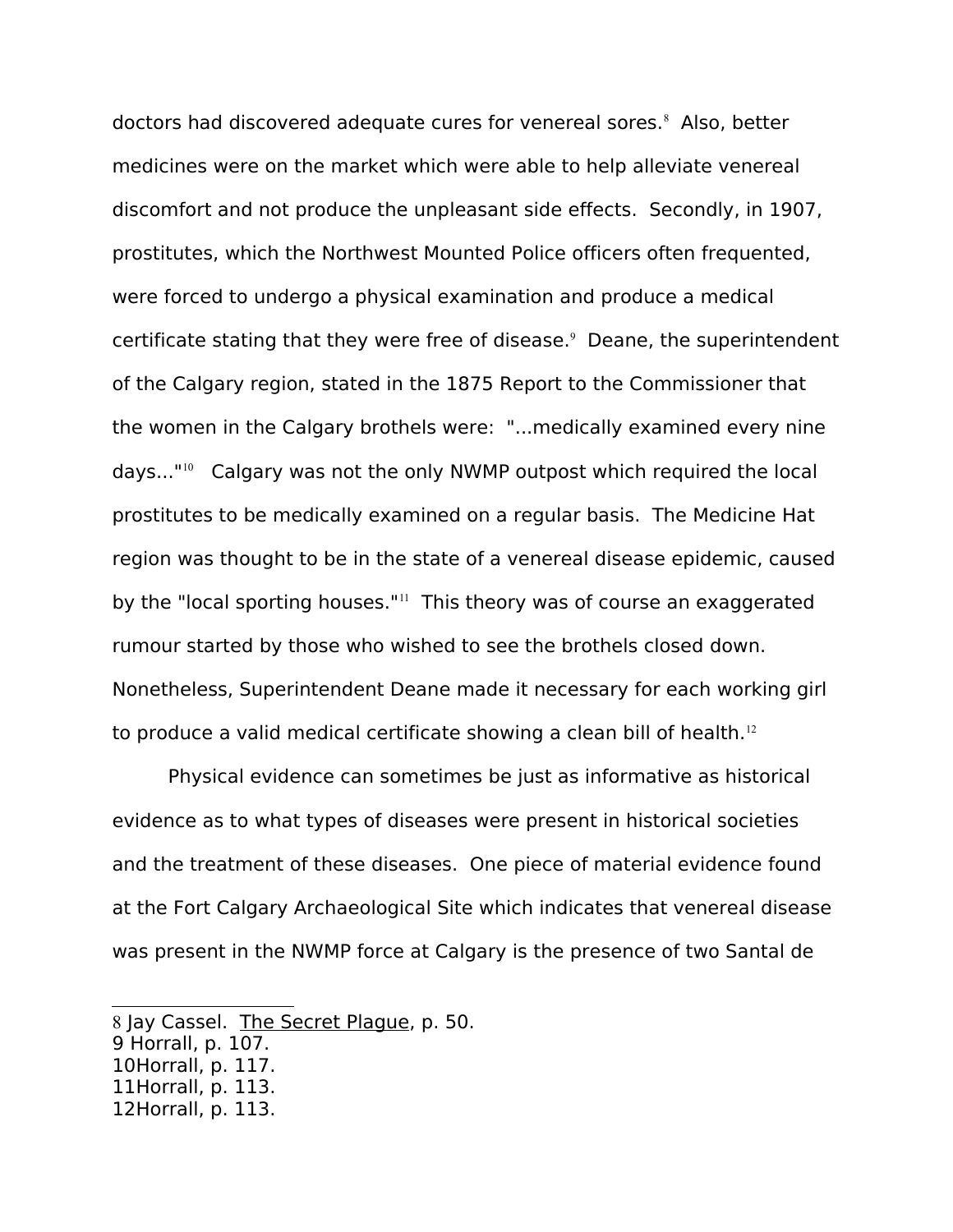Midy bottles. The Santal de Midy bottle (see fig. 3) is four and a quarter inches tall by one and one sixteenth inches in diameter. The Santal bottles have ten parallel panels with Santal de Midy and Paris on alternate panels. There is no paper label present on the bottle. This is presumably because it was very common in the nineteenth century for the pharmacist to wrap medications in paper which contained advertisements for the medicine as well as a list of personal statements made by individuals stating that the medicine had miraculously worked for them.[13](#page-5-0) This was, in all likelihood, the case for Santal de Midy because the outside of the bottle was embossed by letters, leaving no room for paper labels.

The name "Santal de Midy" provides a puzzle for the historian or archaeologist who is researching this particular type of bottled medicine. What exactly does it mean? There is no direct translation from French for either the word Santal or the word Midy. The word Midy has, however, been found to come from the name of the pharmacy where the drug was originally sold. This can be seen in an advertisement found in a Toulouse newspaper called La depeche de Toulouse (see Fig. 4): "Pharmacie MIDY." Santal, on the other hand, seems to be a more difficult word to define--one can only guess at its meaning. One possible answer is that perhaps the original creator of the drug is referring to a Collagenase drug called Santyl. Santyl is a proprietary name for collagenase and is presently being produced in Pentagone, Canada and Knoll, USA.<sup>[14](#page-5-1)</sup> The drug Santyl is, according to the

<span id="page-5-1"></span><span id="page-5-0"></span><sup>13</sup>A similar advertisement with personal statements is in Appendix B. 14James E.F. Reynolds, ed. Martindale: The Extra Pharmacopoeia. p. 1044.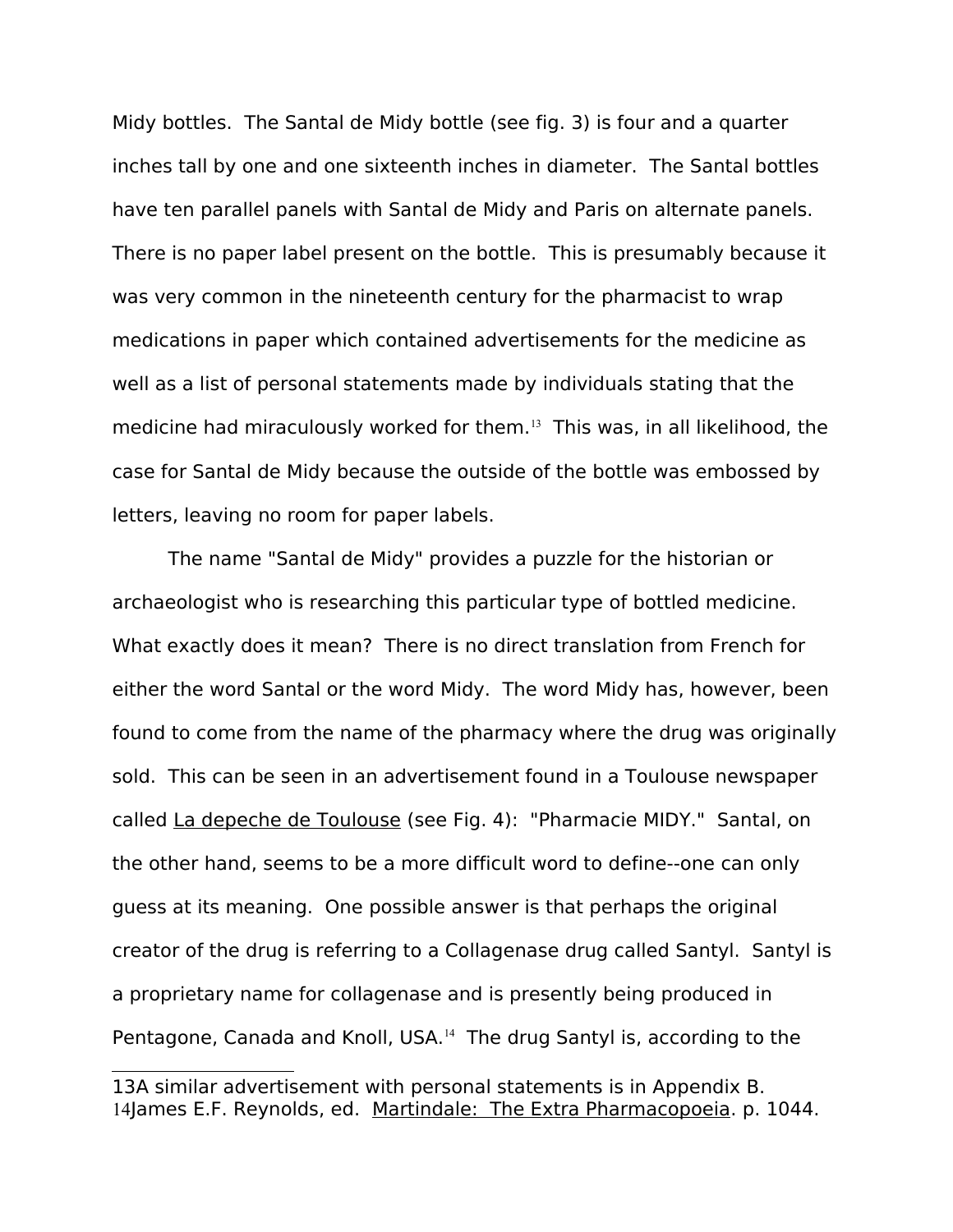Remington's Pharmaceutical Sciences, a drug which: "breaks down active collagen at physiological pH and temperatures."[15](#page-6-0) The Martindale expands on the Santyl description by adding that it is used for: "...the debridement of dermal ulcers and burns, and possibly other necrotic lesions, to facilitate granulation and epithelialisation."[16](#page-6-1) Santyl usually comes in the form of a cream but can also be found in injections.[17](#page-6-2) Perhaps at one time venereal sores caused by gonorrhoea and syphilis may have been relieved by an earlier form of the drug Santyl. Or, perhaps the drug's purpose has changed over the years.

<span id="page-6-3"></span><span id="page-6-2"></span><span id="page-6-1"></span><span id="page-6-0"></span>A pharmacist's label (Appendix B) for what is thought to be a later version of the Santal de Midy bottles states: "Santal Midy Capsules, For Kidney & Bladder Troubles, Venereal Disease. Imported by E. Fougera, N.Y."  $18$  The medicine contained within the bottle is believed to have been used for venereal disease and not bladder and liver troubles--which is stated on the Fougera advertisement. There are two things which prove this assumption. Firstly, statistics (see Fig. 1 and Fig. 2) show that bladder and liver disorders were not as common as venereal disease among the NWMP. In fact, in Calgary, where the Santal de Midy bottles were found, bladder and liver disorders were almost non-existent. In a thirteen year time period only one case of bladder trouble was present and there are no cases of liver complaints. Secondly, the substances which are found in Santal de Midy are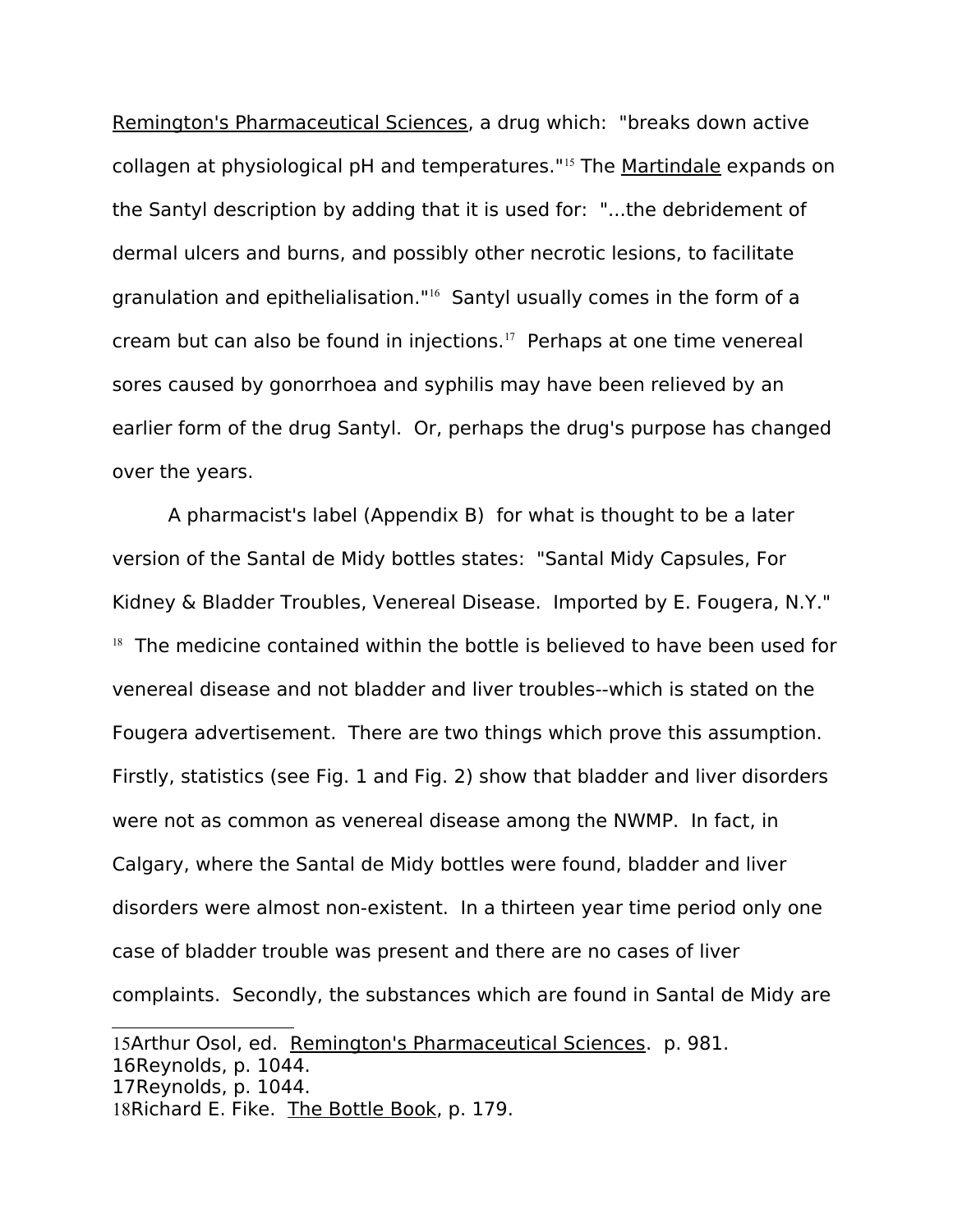extracts from the copaiba and cubeb plants which were widely used by doctors to treat venereal disease. The advertisement found in La depeche de Toulouse (see Fig. 4) indicates this. The advertisement reads:

Supprime copahu, cubebe, injections guerit en 48 heures les eceulements. Pharmacie MIDY, 118, Faubourg Saint-Honore, Paris.

Thus, one can say that not only was venereal disease present among the troops in Calgary, but doctors were actively trying to alleviate the discomfort with medicine.

Both pain and discomfort were commonly felt by many sufferers of gonorrhoea or syphilis. There were a variety of different techniques used by doctors and pharmacists to eliminate both pain and discomfort which almost always came during urination and from gonorrhoeal discharge.<sup>[19](#page-7-0)</sup> The most popular method thought to ease the pain of chronic gonorrhoea was to inject or ingest pills containing the copaiba and cubeb plant extracts, as was previously mentioned above in the case of Santal de Midy. Copaiba and cubeb were initially taken orally. This was thought to effect the gonorrhoea when the victim urinated. The patient's urine usually had a very distinct strong smell which was how the doctor could tell if the patient was 'cured.<sup>1[20](#page-7-1)</sup> The Santal advertisement found in the Toulouse paper indicates that at one time the Santal de Midy cubeb and copaiba were injected every 48 hours. The effects that the injections had on the gonorrhoeal bacteria are unknown. It is known, however, that the Santal de Midy that the NWMP received at the

<span id="page-7-1"></span><span id="page-7-0"></span>19Cassel, Pp. 46-7. 20Cassel, p. 47.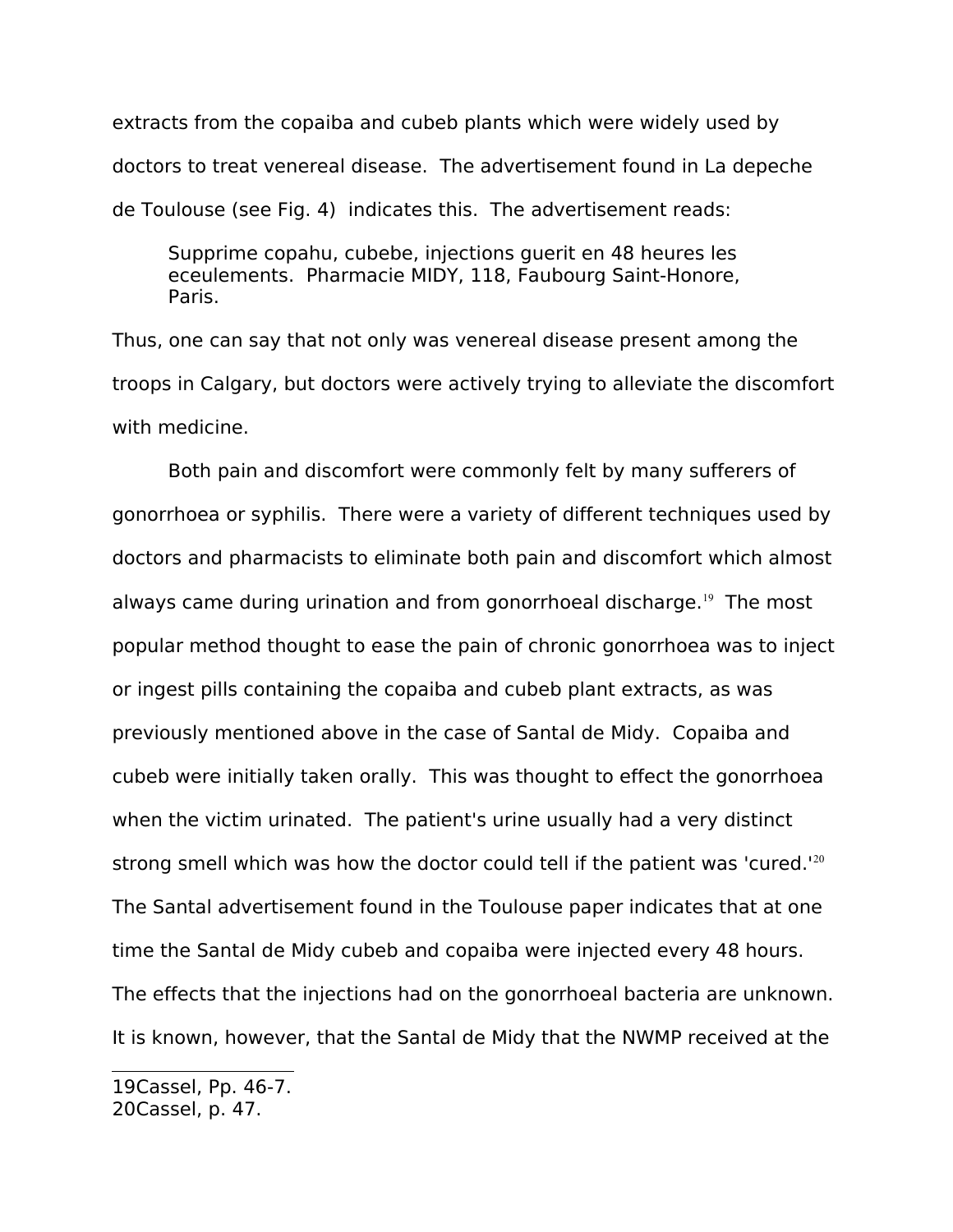Fort were in the form of pills and not in the form of injections. $21$ 

The two extracts had potent side effects. Jay Cassel writes in The Secret Plague: Venereal Disease in Canada, 1838-1939 in reference to the two above mentioned drugs that: "They were considered powerful drugs--at any rate, their effect was powerfully evident--so only small doses were given. At the end of the eighteenth century it was found that they could be used to advantage in all cases that strong doses seemed to work better."<sup>[22](#page-8-1)</sup> The side effects of cubeb and copaiba were vomiting, nausea, and diarrhoea.<sup>[23](#page-8-2)</sup> Because of these unpleasant aftereffects, the copaiba and cubeb type cure was generally abandoned late in the nineteenth century<sup>[24](#page-8-3)</sup> even though the medicines were probably still on the market.

The treatment of venereal disease has had a long history and a multitude of unfavourable side effects. The injection method of treatment, like that of the original form of Santal de Midy, remained common throughout the eighteenth and nineteenth century. This was because the injections had a "...genuine therapeutic effect." $25$  The cubeb and copaiba found in Santal de Midy were not the only type of injections used. Caustic or astringent solutions were also popular. Such solutions included silver nitrate and potassium permanganate.<sup>[26](#page-8-5)</sup> These solutions also had unpleasant outcomes which were, however, not as discomforting as the patient's

- <span id="page-8-1"></span>22Cassel, p. 47.
- <span id="page-8-2"></span>23Cassel, p. 47.
- <span id="page-8-3"></span>24Cassel, p. 47.
- <span id="page-8-4"></span>25Cassel, p. 47.
- <span id="page-8-5"></span>26Cassel, p. 47.

<span id="page-8-0"></span><sup>21</sup>Fike, p. 179.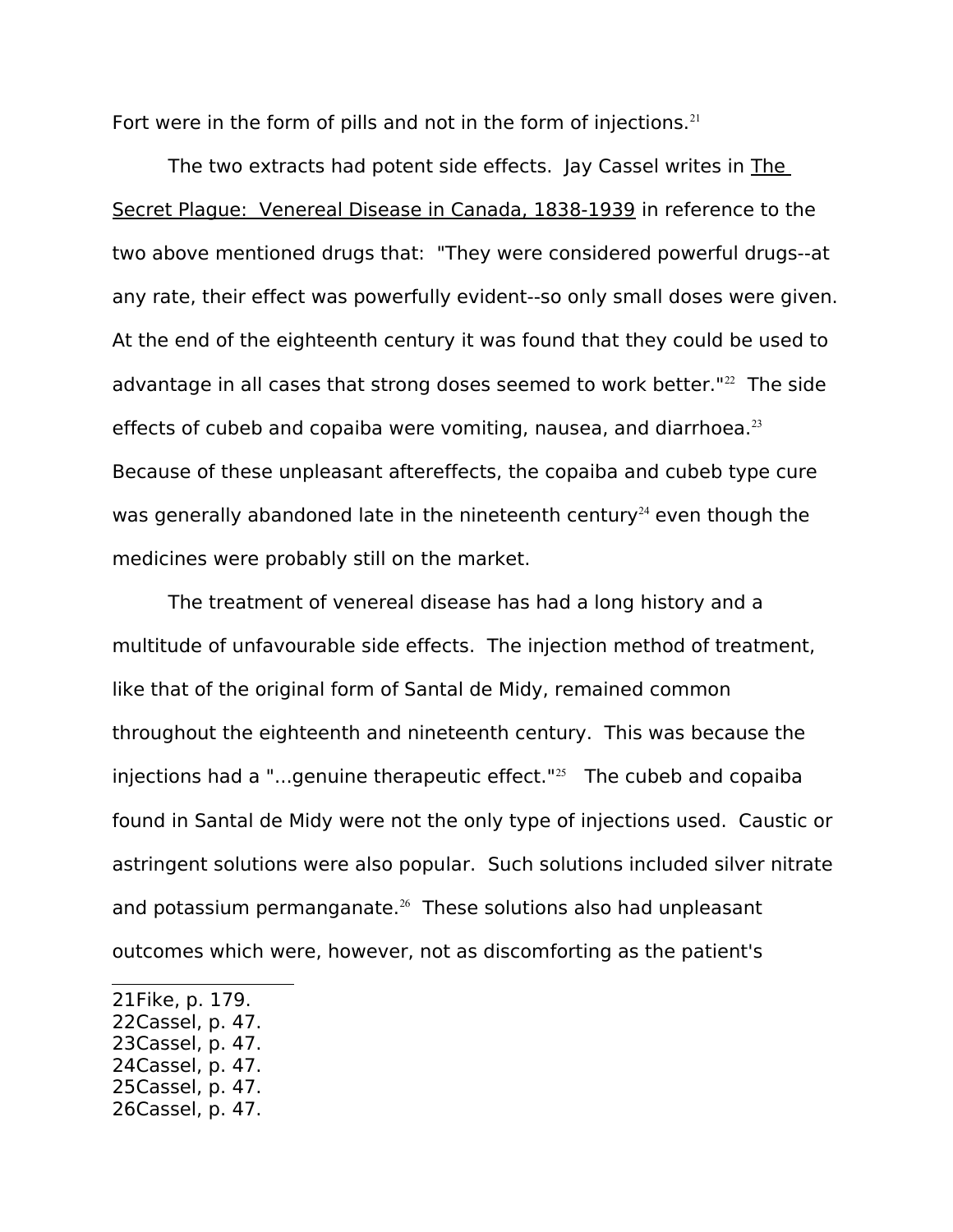reaction to Santal de Midy. Staining was common as well as irritation of the tissues which came into contact with the above mentioned solutions.<sup>[27](#page-9-0)</sup> The side effects of most injected medications were often enough to deter most from the use of the drugs. Thus, many resisted treatment.

Towards the end of the nineteenth century other methods of treatment and different, less effective drugs were being employed. Some of these include boracic acid, carbonic acid, salicylic acid, zinc acetate, zinc chloride, zinc oxide, zinc sulphate, argyrol, and protargol. $28$  These materials could be injected, rubbed on the skin, and even ingested. As well, these treatments did not have the side effects that the cubeb, copaiba, silver nitrate, or the potassium permanganate had. But, they also did not have the effectiveness of the copaiba, cubeb, silver nitrate, and potassium permanganate.

The French played an active role in the attempt to find a cure for VD. This may be because the disease was first diagnosed in 1495 among French soldiers in Naples.<sup>[29](#page-9-2)</sup> Some refer to syphilis as "the French disease."<sup>[30](#page-9-3)</sup> The French developed a series of methods and instruments used in the treatment of gonorrhoea and syphilis which helped further the scientist's understanding of venereal disease. Firstly, in 1892, Jules Janet realized that by washing and flushing the genitals with a succession of various chemicals the gonorrhoea or syphilis bacteria may be reached and eliminated. The only disadvantage

<span id="page-9-0"></span><sup>27</sup>Cassel, p. 47.

<span id="page-9-1"></span><sup>28</sup>Cassel, Pp. 48-51.

<span id="page-9-2"></span><sup>29</sup>Horrall, p. 113.

<span id="page-9-3"></span><sup>30</sup>Horrall, p. 113.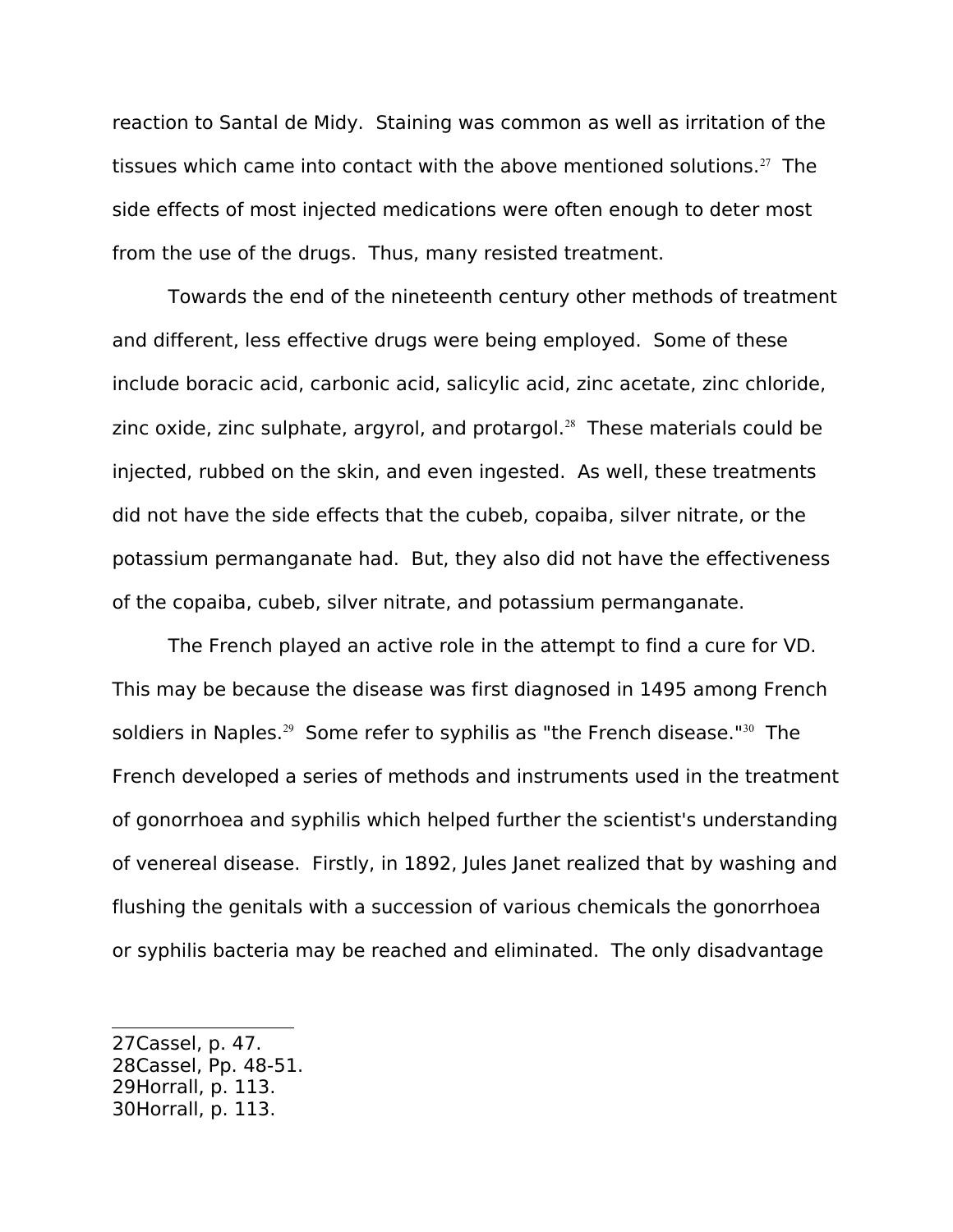of this is that more often than not, not all of the bacteria were reached.<sup>[31](#page-10-0)</sup> Secondly, wax bougies were invented. These were expected to melt after being inserted and omit chemicals which would attack the venereal spirochetes.<sup>[32](#page-10-1)</sup> This form of treatment was very uncomfortable and many refused to go through the discomfort and embarrassment of the treatment. Thirdly, the urethroscope. $33$  This was a major development in venereal disease studies. After its invention doctors could examine the entire urethra and not just the outside. Fourthly, the usage of iodoform in the treatment of venereal chancres. The disadvantages of this were its high cost and its sharp distinct odour. $34$  The most widely used method of treating VD was the usage of mercury in the form of mercurial ointments (grey oil), vaporized mercury, mercury syrup (calomel, Van Swieten's Liquor), and mercury pills (the 'blue pill') in the treatment of syphilis. $35$  The side effects of mercury are obvious--mercury is a poison. Mercury poisoning most often leads to vomiting, stomach swelling, diarrhoea, abdominal cramps, and heavy salivation.<sup>[36](#page-10-5)</sup> Thus, after all has been mentioned, it can be said that throughout the history of treatment of venereal disease that major advancements have been made but, most of the time, the treatments which were being developed were often far worse than the actual disease.

There is historical evidence which indicates that perhaps a wide variety

- <span id="page-10-1"></span>32Cassel, p. 49.
- <span id="page-10-2"></span>33Cassel, p. 49.
- <span id="page-10-3"></span>34Cassel, p. 50.
- <span id="page-10-4"></span>35Cassel, Pp. 51-4.
- <span id="page-10-5"></span>36Cassel, p. 53.

<span id="page-10-0"></span><sup>31</sup>Cassel, p. 48.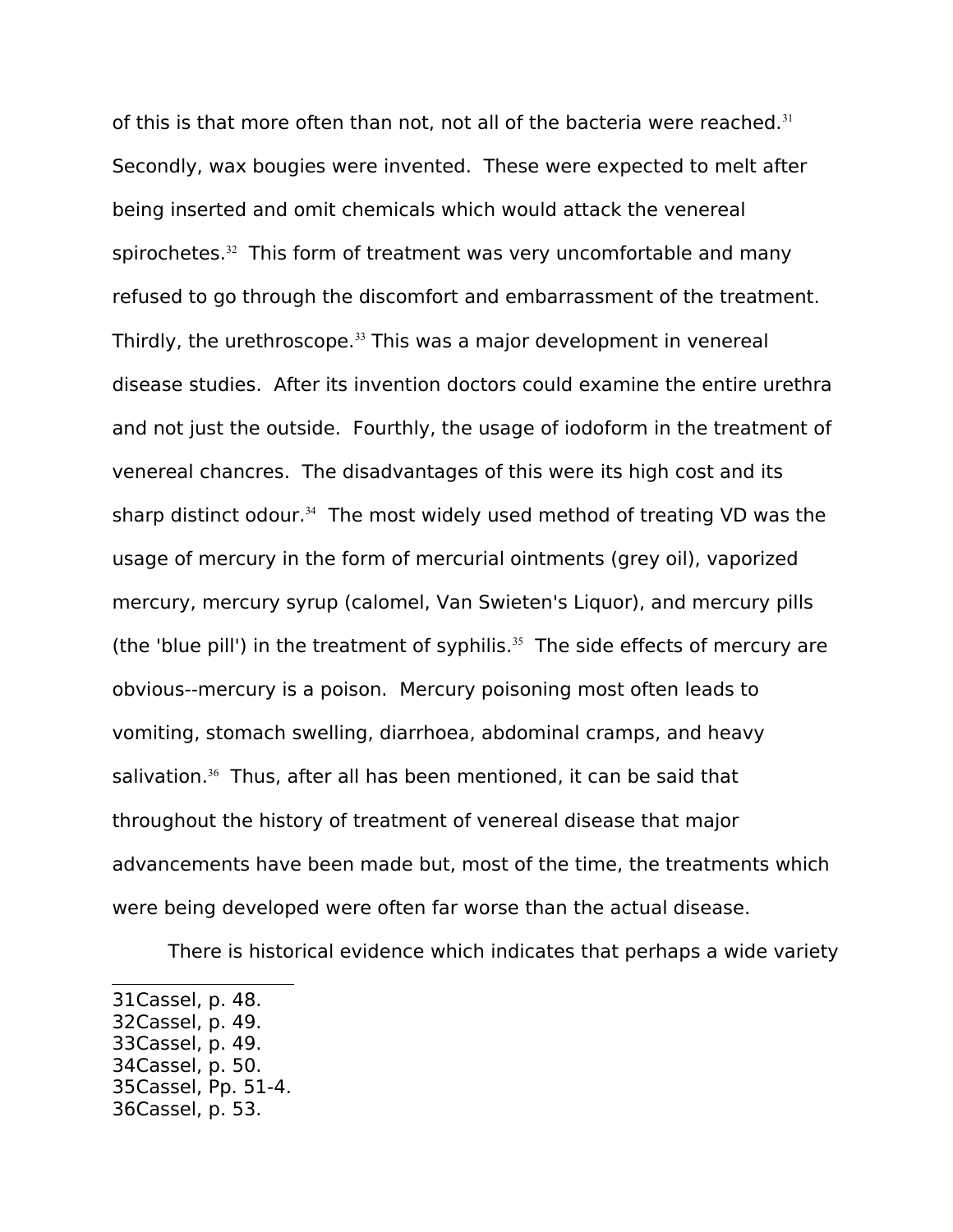of the above mentioned methods were used among the Northwest Mounted Police in the treatment of venereal disease. In the 1879 sessional papers for the NWMP a list of chemicals ordered by various different doctors is present. Some of the chemicals purchased from I.G. Baker & Co. include 14 oz. mercurial ointment<sup>[37](#page-11-0)</sup>, 3 oz. mercury, 1 oz. zinc chloride<sup>[38](#page-11-1)</sup>, 1 lb. potassium iodine  $39$ , and 5 bottles of pure carbonic acid<sup>[40](#page-11-3)</sup>. There is no mention of the purchasing of Santal de Midy. So, perhaps one of the men may have brought the two bottles to the west when he joined the force. Not all of the mentioned chemicals were used exclusively for venereal disease. Mercurial ointments could be used to treat lice and skin diseases. Carbonic acids were obviously being used for other things since a large amount of the chemical were being bought. Therefore, one can only assume that some of these materials were possibly used for venereal disease.

Gonorrhoea, syphilis, and other venereal type diseases were running rampant throughout most of the populations of the 1700s and 1800s. Evidence to support this statement can be found at Fort Calgary in both the sessional papers and the physical evidence found at the fort. One type of physical evidence which has been found is a bottle of "Santal de Midy." This bottle had at one point contained medicine for venereal disease. The

<span id="page-11-0"></span><sup>37</sup>Report of the Commissioner of the North-West Mounted Police, 1879. Sessional Papers, p. 60.

<span id="page-11-1"></span><sup>38</sup>Report of the Commissioner of the North-West Mounted Police, 1879. Sessional Papers, p. 22.

<span id="page-11-3"></span><span id="page-11-2"></span><sup>39</sup>This is often used in conjunction with mercury (Cassel, 53) 40Report of the Commissioner of the North-West Mounted Police, 1879. Sessional Papers, p. 151.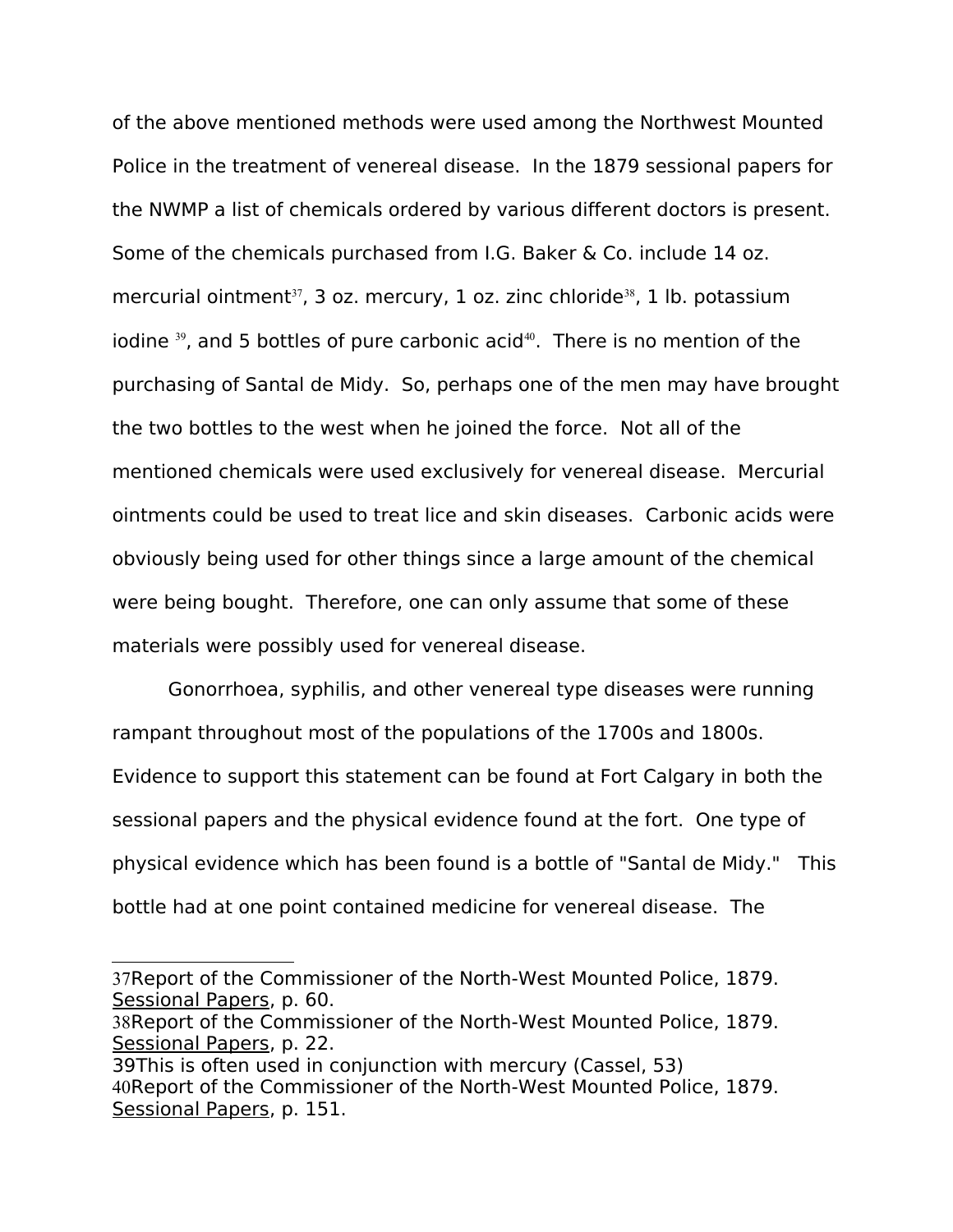venereal disease problem can be paralleled to the present day AIDS situation. Like AIDS, venereal diseases had no cure and many ended up suffering for most of their life. It took at least a hundred years for physicians to fully understand the differences between the various different types of venereal diseases. And, it took at least another fifty years to find a cure which had no oppugnant side effects. Jay Cassel writes in The Secret Plague: "Doctors could seldom develop a drug whose mode of action was understood; all that they could say was that when they gave the patient the drug it had the desired effect."<sup>[41](#page-12-0)</sup> The presence of venereal disease was a major vexation among the troops of the Northwest Mounted Police. Many constantly suffered and some lost their jobs to the disease. J. Kittson, M.D. the chief medical doctor for the NWMP sums up the whole situation in a report submitted to the head office in 1875: "Syphilis as a distinct disease has caused us more troubles, vexation and loss of time than any other one disease..."[42](#page-12-1) Perhaps future papers could look into this aspect of venereal disease in greater detail. As well, perhaps more information could be obtained about the Santal de Midy type medication by going through early pharmaceutical and medical journals.

<span id="page-12-0"></span><sup>41</sup>Cassel, p. 46.

<span id="page-12-1"></span><sup>42</sup>A Chronicle of the Canadian West: North-West Mounted Police Report for 1875. p. 28.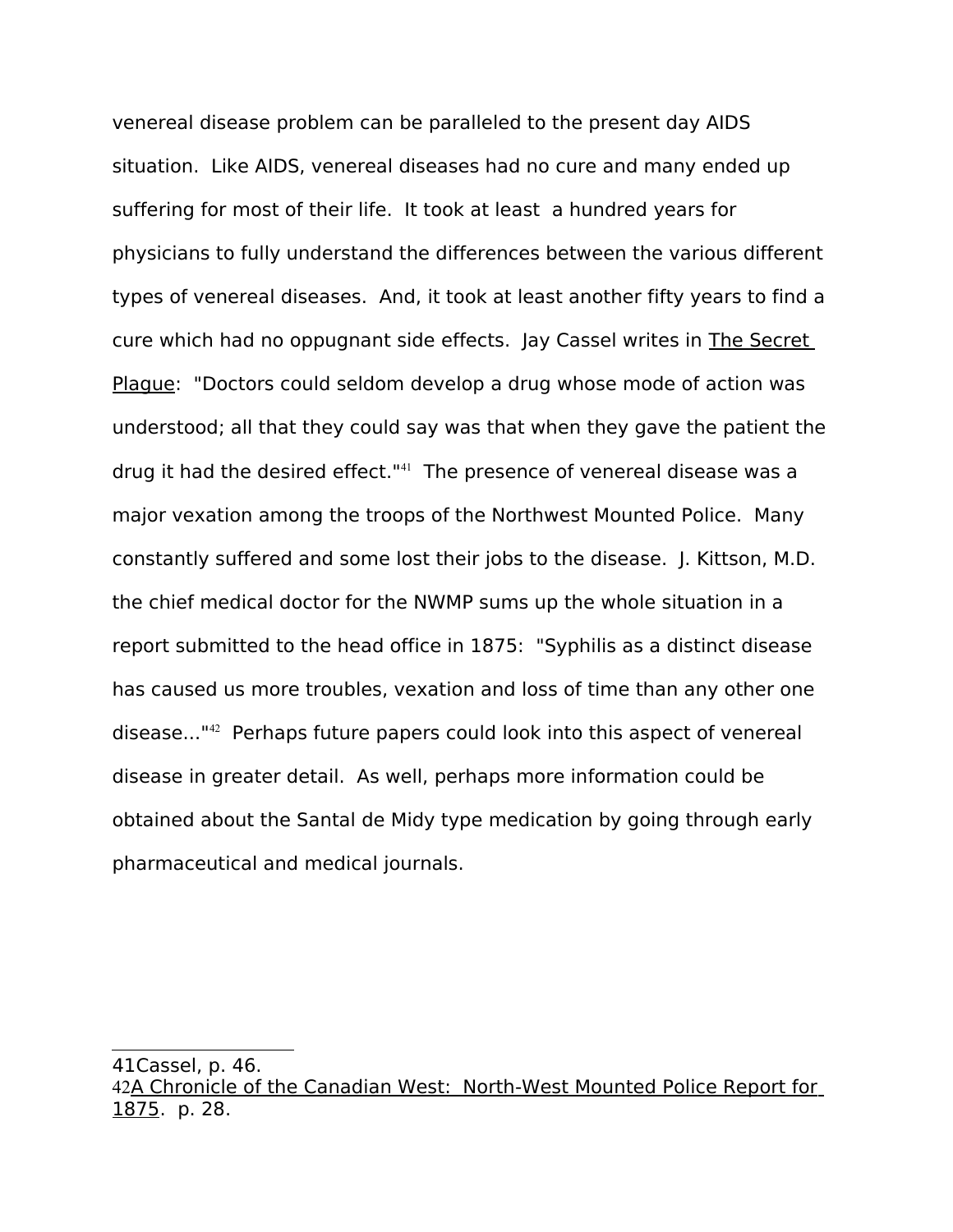Appendix A: Charts and Lists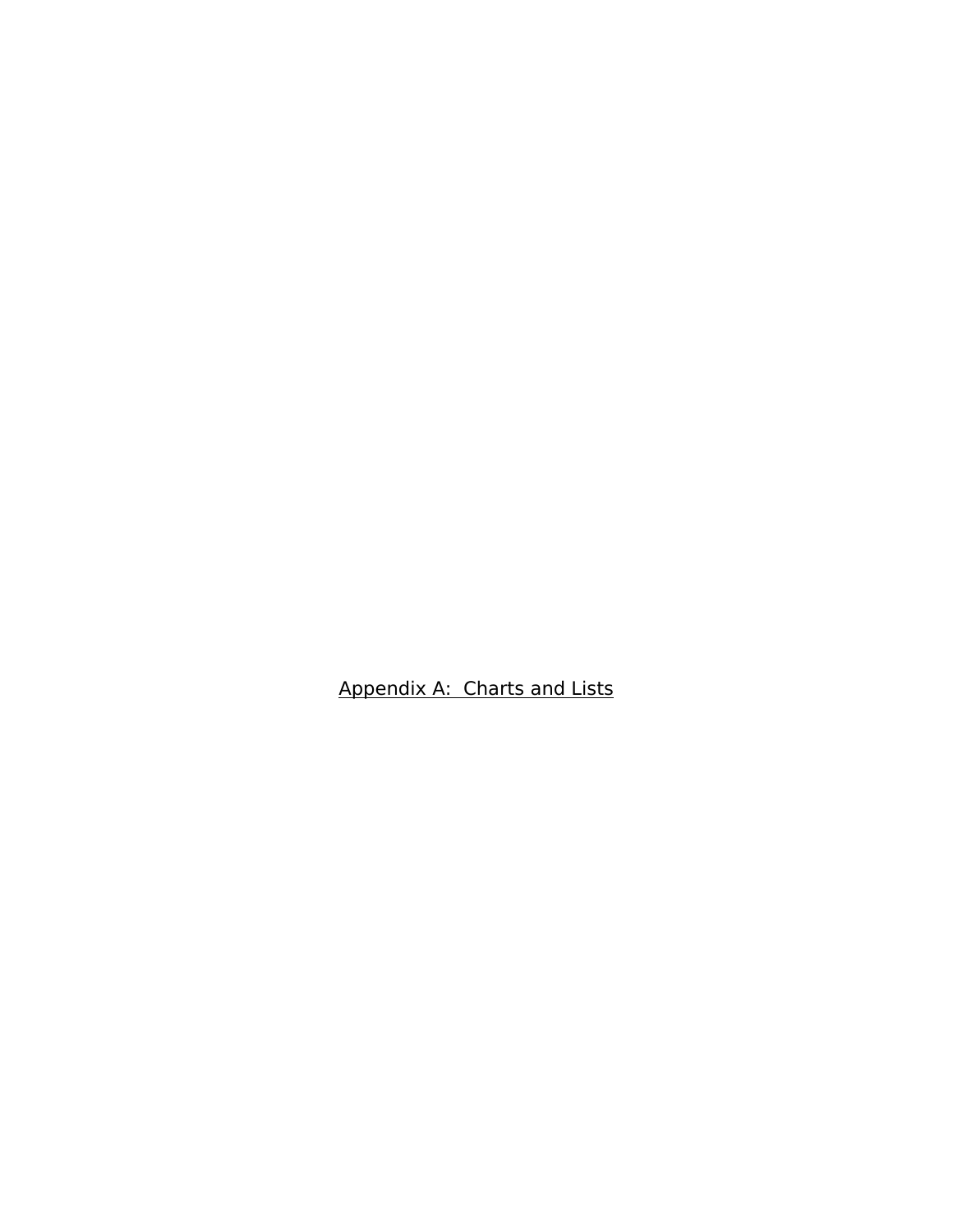## *Fig 1 NWMP Disease Statistics by Year*

|              | <b>Venereal Problems</b> | <b>Bladder Problems</b> | <b>Liver Problems</b>   |
|--------------|--------------------------|-------------------------|-------------------------|
| 1875         | 23                       | $\pmb{0}$               | $\pmb{0}$               |
| 1887         | 47                       | $\mathbf 1$             | $\mathbf 0$             |
| 1888         | $\mathbf{1}$             | $\boldsymbol{0}$        | $\mathbf 0$             |
| 1890         | 38                       | $\mathbf 0$             | $\mathbf{1}$            |
| 1891         | 16                       | $\mathbf 0$             | $\mathbf 0$             |
| 1892         | 30                       | $\boldsymbol{0}$        | $\pmb{0}$               |
| 1893         | 37                       | $\mathbf 0$             | $\mathbf 0$             |
| 1894         | 21                       | $\overline{2}$          | $\overline{2}$          |
| 1896         | $\overline{7}$           | $\mathbf 0$             | $\mathbf 0$             |
| 1898         | 10                       | $\mathbf 0$             | 3                       |
| 1899         | 5                        | $\mathbf 0$             | $\pmb{0}$               |
| 1902         | $\overline{\mathbf{4}}$  | $\boldsymbol{0}$        | $\pmb{0}$               |
| 1903         | 13                       | 9                       | $\mathbf{1}$            |
| 1904         | 20                       | $\overline{2}$          | $\pmb{0}$               |
| 1905         | 6                        | $\mathbf 0$             | $\pmb{0}$               |
| 1906         | 10                       | $\mathbf 2$             | $\pmb{0}$               |
| 1907         | $\overline{\mathbf{4}}$  | $\mathbf 0$             | $\pmb{0}$               |
| 1908         | $\overline{\mathbf{4}}$  | $\overline{4}$          | $\pmb{0}$               |
| 1909         | 6                        | 5                       | $\pmb{0}$               |
| 1910         | 9                        | $\overline{2}$          | $\pmb{0}$               |
| 1911         | 10                       | $\overline{2}$          | $\pmb{0}$               |
| 1912         | $\overline{2}$           | $\boldsymbol{6}$        | $\pmb{0}$               |
| 1913         | 10                       | $\overline{2}$          | $\pmb{0}$               |
| 1914         | $\overline{\mathbf{4}}$  | $\mathbf 1$             | $\pmb{0}$               |
| 1915         | 8                        | 5                       | $\pmb{0}$               |
| <b>Total</b> | 345                      | 43                      | $\overline{\mathbf{7}}$ |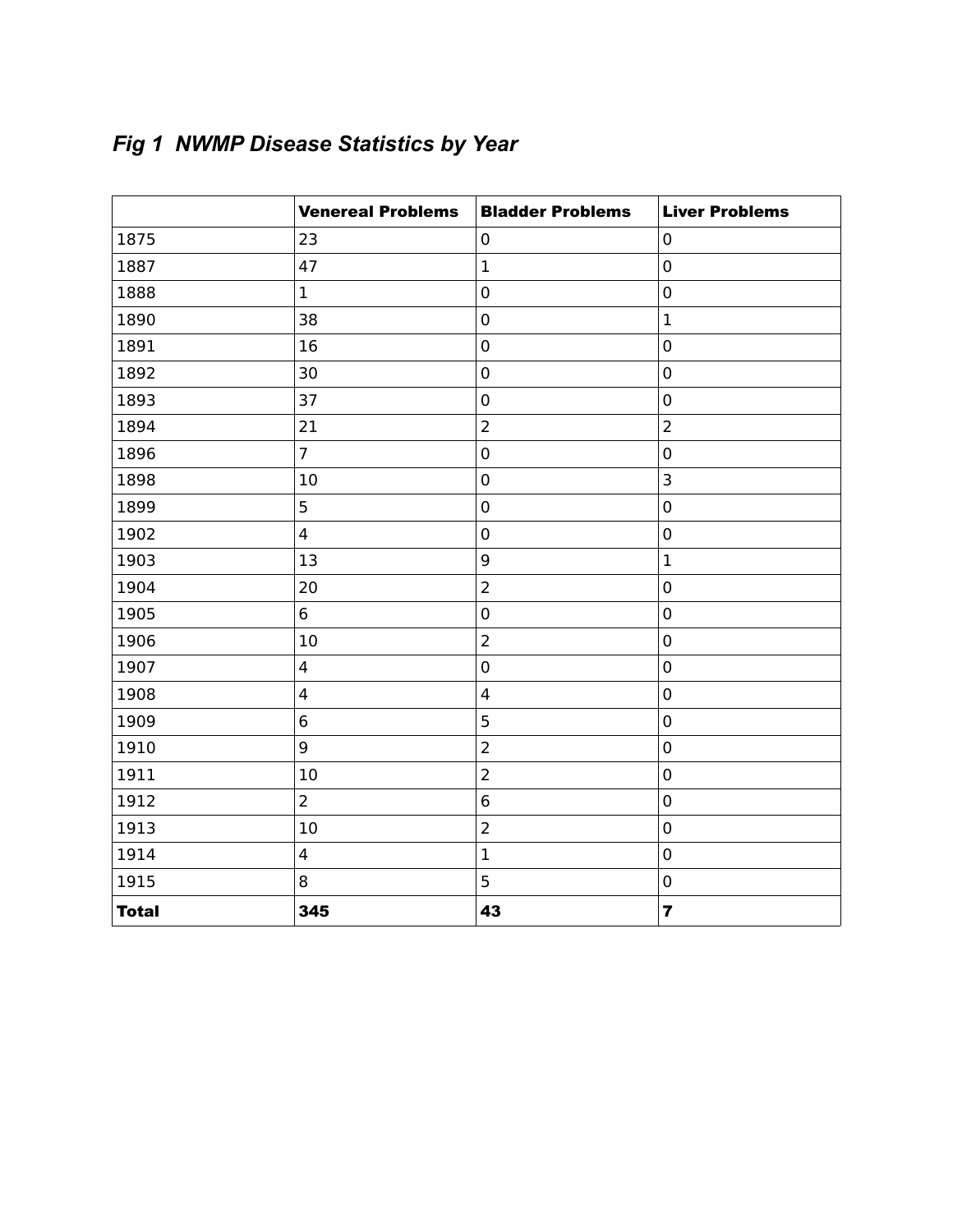|       | <b>Venereal</b>   |                 |                |                |                 | <b>Other</b>   |                |
|-------|-------------------|-----------------|----------------|----------------|-----------------|----------------|----------------|
|       | Gleet /<br>Gonor. | <b>Syphilis</b> | <b>Warts</b>   | <b>Herpes</b>  | <b>Chancres</b> | <b>Bladder</b> | <b>Liver</b>   |
| 1887  | 5                 | 5               | $\mathbf{1}$   |                | 1               | $\mathbf{1}$   | $\mathbf 0$    |
| 1888  | $\mathbf 0$       | $\mathbf 0$     |                |                |                 | 0              | $\mathbf 0$    |
| 1890  | 6                 | 0               |                |                |                 | 0              | $\mathbf 0$    |
| 1891  | 3                 | $\mathbf 0$     |                |                |                 | 0              | 0              |
| 1892  | $\overline{2}$    | $\mathbf 0$     |                |                |                 | 0              | $\mathbf 0$    |
| 1893  | $\overline{2}$    | 0               |                | $\overline{2}$ |                 | 0              | $\mathbf 0$    |
| 1894  | $\overline{2}$    | 0               | $\mathbf{1}$   |                |                 | 0              | $\mathbf 0$    |
| 1896  | $\mathbf 1$       | $\mathbf 0$     |                |                |                 | 0              | $\mathbf 0$    |
| 1898  | $\mathbf 0$       | $\mathbf 0$     |                |                |                 | 0              | $\mathbf 0$    |
| 1899  | $\mathbf 0$       | $\overline{0}$  |                |                |                 | 0              | $\mathbf 0$    |
| Total | 21                | 5               | $\overline{2}$ | $\overline{2}$ | $\mathbf 1$     | $\mathbf{1}$   | $\overline{0}$ |

*Fig. 2 Calgary 1887-1899*

| <b>Northwest Mounted Police 1887</b>  |                    |            |                   |             |                    |
|---------------------------------------|--------------------|------------|-------------------|-------------|--------------------|
|                                       | Gleet /<br>Gonorr. | Syphilis   | Venereal<br>Sores | Herpes      | Liver /<br>Bladder |
| Regina                                | 20                 | 13         |                   |             |                    |
| Ft. MacLeod                           |                    |            |                   | $\mathbf 1$ |                    |
| <b>Battleford</b>                     |                    |            |                   |             |                    |
| Maple Creek                           |                    |            |                   |             |                    |
| Lethbridge                            |                    |            |                   |             |                    |
| "Calgary"                             | 5                  | 5          | $\overline{2}$    |             | $\mathbf{1}$       |
| "Prince<br>Albert"                    | $\mathbf{1}$       |            |                   |             |                    |
| "Ft. Sask."                           |                    |            |                   |             |                    |
| "Wood<br>Mountain"                    |                    |            |                   |             |                    |
| "Total"                               | 26                 | 18         | $\overline{2}$    | $\mathbf 1$ | $\mathbf{1}$       |
|                                       |                    |            |                   |             |                    |
|                                       |                    |            |                   |             |                    |
| "Northwest<br>Mounted<br>Police 1888" |                    |            |                   |             |                    |
|                                       | "Gleet /           | "Syphilis" | "Venereal         | "Herpes"    | "Liver /           |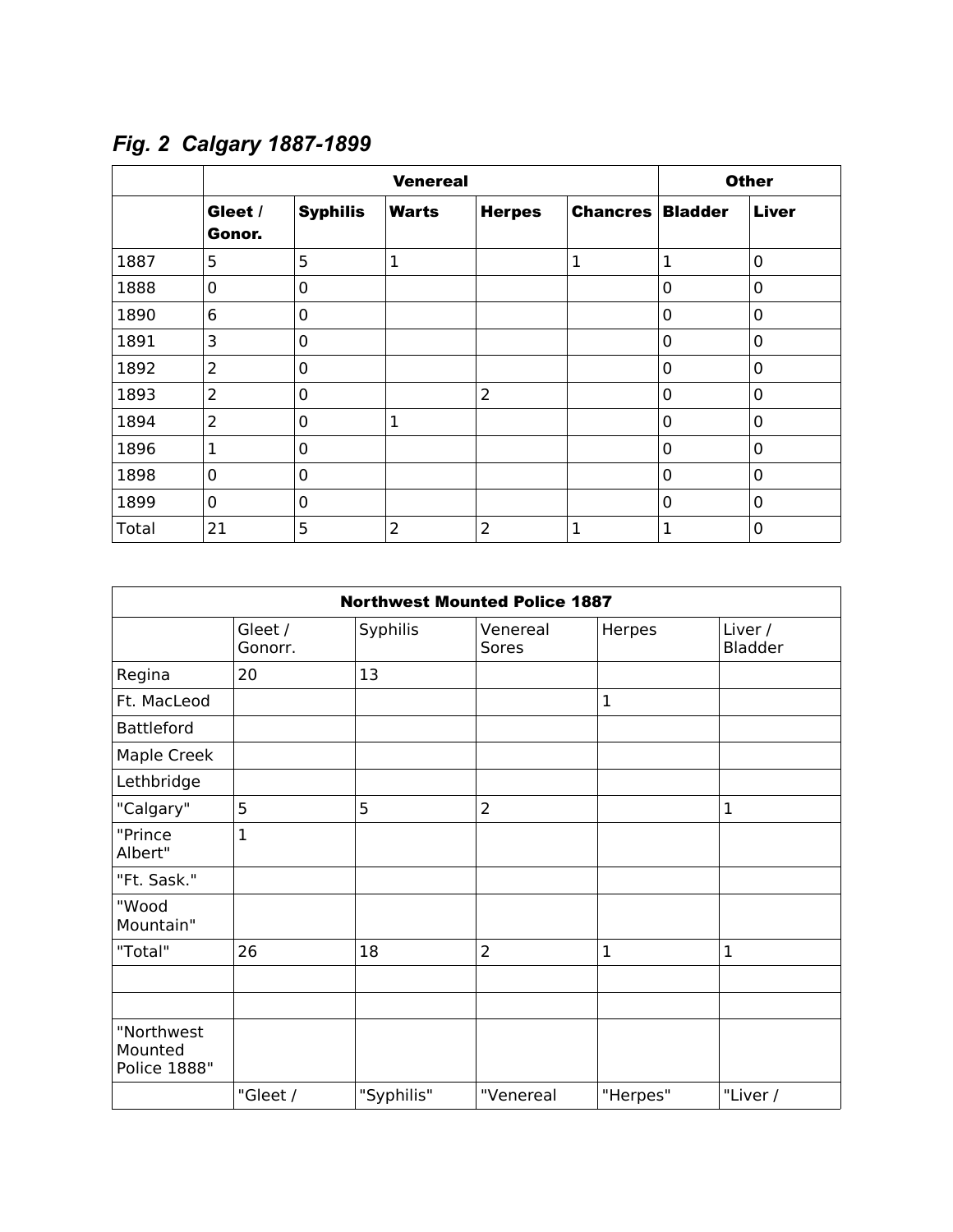|                                       | Gonorr."             |                         | Sores"              |              | Bladder"             |
|---------------------------------------|----------------------|-------------------------|---------------------|--------------|----------------------|
| Regina                                |                      |                         |                     |              |                      |
| Ft. MacLeod                           |                      |                         |                     |              |                      |
| <b>Battleford</b>                     |                      |                         |                     |              |                      |
| Maple Creek                           |                      |                         |                     |              |                      |
| Lethbridge                            |                      |                         | $\mathbf 1$         |              |                      |
| "Calgary"                             |                      |                         |                     |              |                      |
| "Prince<br>Albert"                    |                      |                         |                     |              |                      |
| "Ft. Sask."                           |                      |                         |                     |              |                      |
| "Wood<br>Mountain"                    |                      |                         |                     |              |                      |
| "Total"                               | $\pmb{0}$            | $\pmb{0}$               | $\mathbf 1$         | $\mathbf 0$  | $\pmb{0}$            |
|                                       |                      |                         |                     |              |                      |
|                                       |                      |                         |                     |              |                      |
| "Northwest<br>Mounted<br>Police 1890" |                      |                         |                     |              |                      |
|                                       | "Gleet /<br>Gonorr." | "Syphilis"              | "Venereal<br>Sores" | "Hepet."     | "Liver /<br>Bladder" |
| Regina                                | 9                    | 6                       |                     |              |                      |
| Ft. MacLeod                           | 6                    | $\mathbf 1$             | $\mathbf 1$         |              |                      |
| <b>Battleford</b>                     |                      |                         | $\mathbf 1$         |              |                      |
| Maple Creek                           |                      | $\overline{\mathbf{4}}$ |                     |              | $\mathbf{1}$         |
| Lethbridge                            |                      |                         |                     |              |                      |
| "Calgary"                             | 6                    |                         |                     |              |                      |
| "Prince<br>Albert"                    |                      |                         | $\mathbf 1$         |              |                      |
| "Ft. Sask."                           | $\overline{2}$       |                         |                     |              |                      |
| "Wood<br>Mountain"                    |                      |                         |                     | $\mathbf{1}$ |                      |
| "Total"                               | 23                   | 11                      | 3                   | $\mathbf 1$  | $\mathbf 1$          |
|                                       |                      |                         |                     |              |                      |
|                                       |                      |                         |                     |              |                      |
| "Northwest<br>Mounted<br>Police 1891" |                      |                         |                     |              |                      |
|                                       | "Gleet /<br>Gonorr." | "Syphilis"              | "Venereal<br>Sores" | "Herpes"     | "Liver /<br>Bladder" |
| Regina                                |                      | $\mathbf{1}$            |                     |              |                      |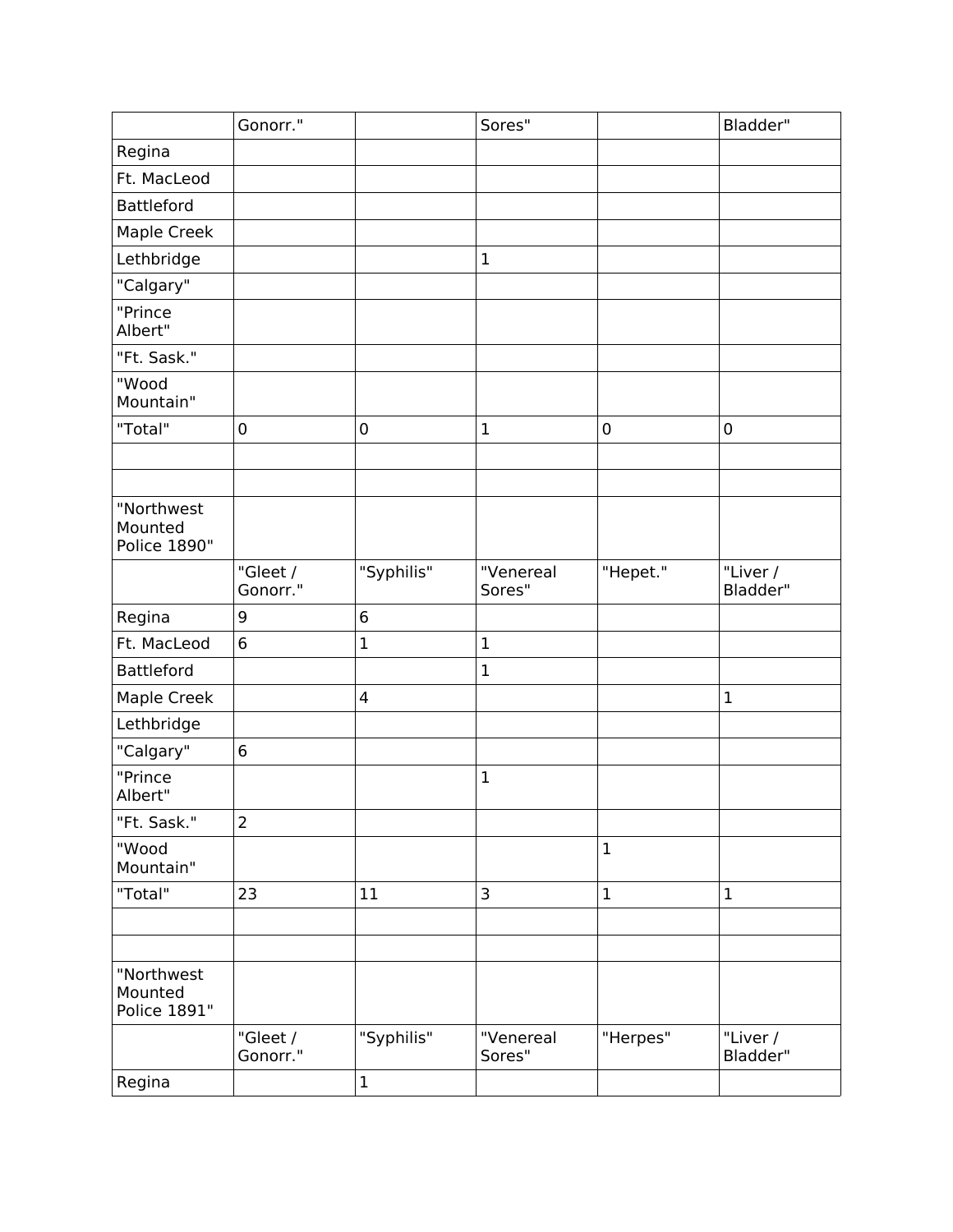| Ft. MacLeod                           |                         |             |                     |             |                      |
|---------------------------------------|-------------------------|-------------|---------------------|-------------|----------------------|
| <b>Battleford</b>                     | 3                       |             |                     |             |                      |
| Maple Creek                           | $\mathbf{1}$            |             | $\mathbf 1$         |             |                      |
| Lethbridge                            |                         |             |                     |             |                      |
| "Calgary"                             | 3                       |             |                     |             |                      |
| "Prince<br>Albert"                    | $\overline{4}$          |             |                     |             |                      |
| "Ft. Sask."                           | 3                       |             |                     |             |                      |
| "Wood<br>Mountain"                    |                         |             |                     |             |                      |
| "Total"                               | 14                      | $\mathbf 1$ | $\mathbf 1$         | $\mathbf 0$ | 0                    |
|                                       |                         |             |                     |             |                      |
|                                       |                         |             |                     |             |                      |
| "Northwest<br>Mounted<br>Police 1892" |                         |             |                     |             |                      |
|                                       | "Gleet /<br>Gonorr."    | "Syphilis"  | "Venereal<br>Sores" | "Herpes"    | "Liver /<br>Bladder" |
| Regina                                | 16                      |             | 6                   |             |                      |
| Ft. MacLeod                           |                         |             |                     |             |                      |
| <b>Battleford</b>                     |                         |             |                     |             |                      |
| Maple Creek                           | $\overline{\mathbf{4}}$ |             |                     |             |                      |
| Lethbridge                            | $\overline{2}$          |             |                     |             |                      |
| "Calgary"                             | $\overline{2}$          |             |                     |             |                      |
| "Prince<br>Albert"                    |                         |             |                     |             |                      |
| "Ft. Sask."                           |                         |             |                     |             |                      |
| "Wood<br>Mountain"                    |                         |             |                     |             |                      |
| "Total"                               | 24                      | 0           | 6                   | $\mathbf 0$ | 0                    |
|                                       |                         |             |                     |             |                      |
|                                       |                         |             |                     |             |                      |
| "Northwest<br>Mounted<br>Police 1893" |                         |             |                     |             |                      |
|                                       | "Gleet /<br>Gonorr."    | "Syphilis"  | "Venereal<br>Sores" | "Herpes"    | "Liver /<br>Bladder" |
| Regina                                | 13                      |             |                     |             |                      |
| Ft. MacLeod                           |                         |             |                     |             |                      |
| Battleford                            |                         |             |                     |             |                      |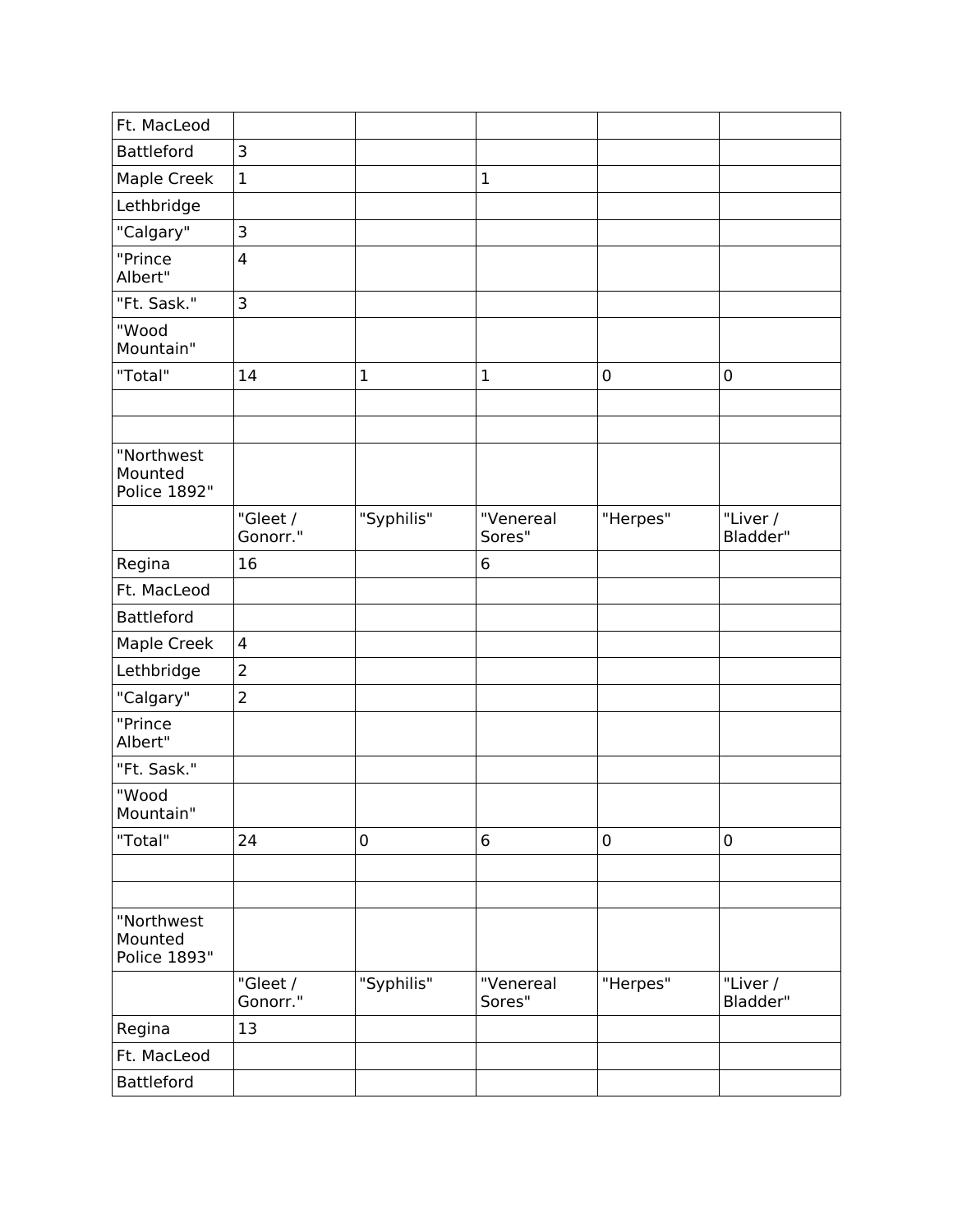| Maple Creek                           | $\mathbf{1}$            |                |                     |              |                         |
|---------------------------------------|-------------------------|----------------|---------------------|--------------|-------------------------|
| Lethbridge                            | $\mathbf{1}$            |                |                     |              |                         |
| "Calgary"                             | $\overline{2}$          |                | $\overline{2}$      |              |                         |
| "Prince<br>Albert"                    | $\overline{2}$          | 3              |                     |              |                         |
| "Ft. Sask."                           |                         |                |                     |              |                         |
| "Wood<br>Mountain"                    |                         |                |                     |              |                         |
| "Total"                               | 19                      | 3              | $\overline{2}$      | 0            | 0                       |
|                                       |                         |                |                     |              |                         |
|                                       |                         |                |                     |              |                         |
| "Northwest<br>Mounted<br>Police 1894" |                         |                |                     |              |                         |
|                                       | "Gleet /<br>Gonorr."    | "Syphilis"     | "Venereal<br>Sores" | "Hepet."     | "Liver /<br>Bladder"    |
| Regina                                |                         | $\mathbf{1}$   |                     | $\mathbf{1}$ | $\overline{2}$          |
| Ft. MacLeod                           | 8                       |                | $\mathbf{1}$        |              | $\mathbf{1}$            |
| <b>Battleford</b>                     | $\overline{\mathbf{4}}$ |                |                     |              |                         |
| Maple Creek                           |                         |                |                     |              |                         |
| Lethbridge                            |                         |                |                     |              |                         |
| "Calgary"                             | $\overline{2}$          |                |                     |              |                         |
| "Prince<br>Albert"                    |                         |                |                     |              |                         |
| "Ft. Sask."                           |                         |                |                     |              | $\mathbf{1}$            |
| "Wood<br>Mountain"                    | $\overline{2}$          | $\overline{2}$ |                     |              |                         |
| "Total"                               | 16                      | 3              | $\mathbf{1}$        | $\mathbf{1}$ | $\overline{\mathbf{4}}$ |
|                                       |                         |                |                     |              |                         |
|                                       |                         |                |                     |              |                         |
| "Northwest<br>Mounted<br>Police 1896" |                         |                |                     |              |                         |
|                                       | "Gleet /<br>Gonorr."    | "Syphilis"     | "Venereal<br>Sores" | "Hepet."     | "Liver /<br>Bladder"    |
| Regina                                | $\mathbf 1$             |                |                     |              |                         |
| Ft. MacLeod                           | $\overline{4}$          |                |                     |              |                         |
| <b>Battleford</b>                     |                         |                |                     |              |                         |
| Maple Creek                           |                         |                |                     |              |                         |
| Lethbridge                            |                         |                |                     |              |                         |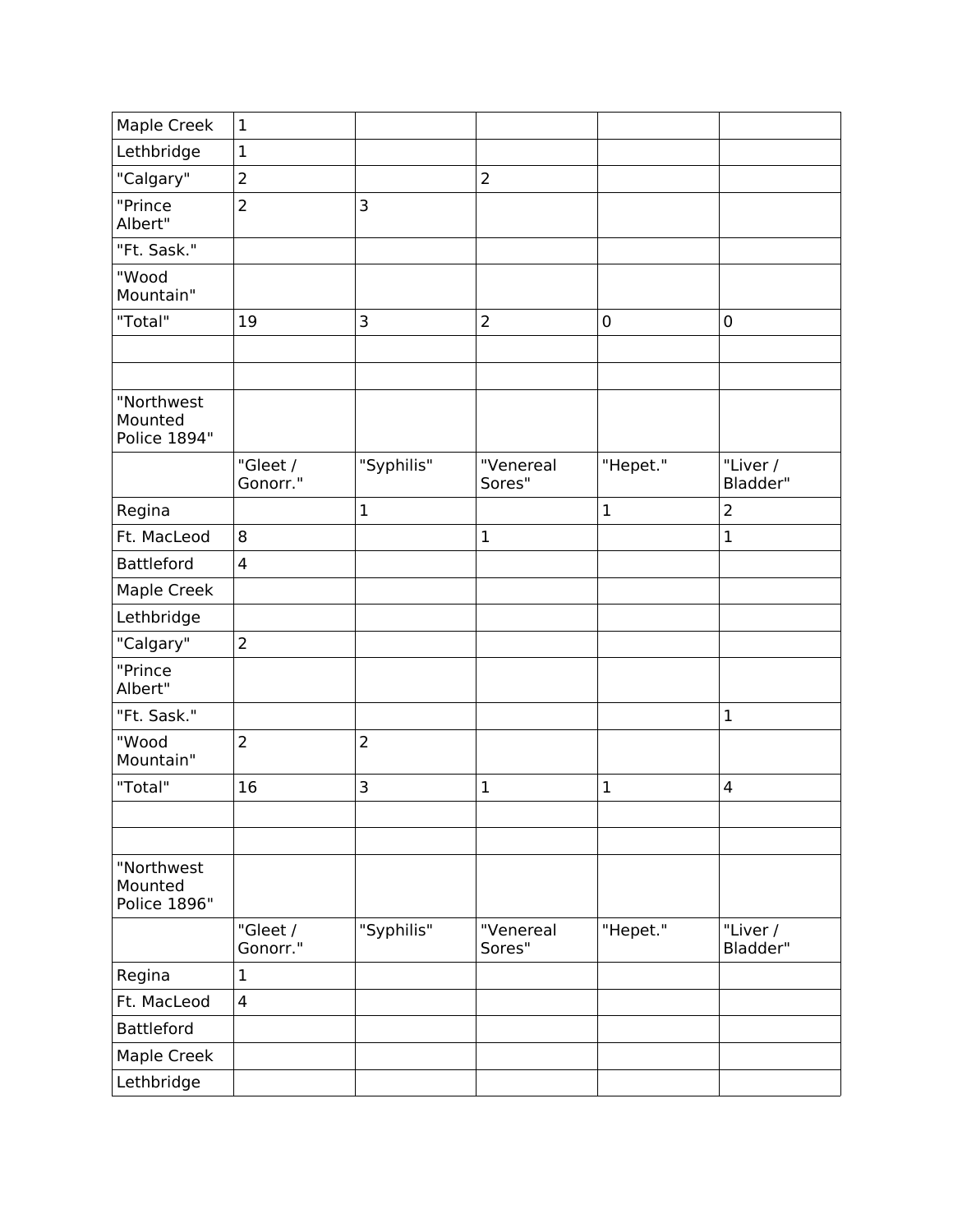| "Calgary"                             | $\mathbf{1}$         |            |                     |              |                      |
|---------------------------------------|----------------------|------------|---------------------|--------------|----------------------|
| "Prince<br>Albert"                    | $\mathbf{1}$         |            |                     |              |                      |
| "Ft. Sask."                           |                      |            |                     |              |                      |
| "Wood<br>Mountain"                    |                      |            |                     |              |                      |
| "Total"                               | $\overline{7}$       | $\pmb{0}$  | 0                   | 0            | 0                    |
|                                       |                      |            |                     |              |                      |
|                                       |                      |            |                     |              |                      |
| "Northwest<br>Mounted<br>Police 1898" |                      |            |                     |              |                      |
|                                       | "Gleet /<br>Gonorr." | "Syphilis" | "Venereal<br>Sores" | "Herpes"     | "Liver /<br>Bladder" |
| Regina                                | $\mathbf{1}$         |            |                     |              | $\mathbf 1$          |
| Ft. MacLeod                           | $\overline{2}$       |            | $\mathbf 1$         |              |                      |
| <b>Battleford</b>                     | $\mathbf{1}$         |            |                     |              |                      |
| Maple Creek                           |                      |            |                     |              |                      |
| Lethbridge                            |                      |            |                     |              |                      |
| "Calgary"                             |                      |            |                     |              |                      |
| "Prince<br>Albert"                    |                      |            |                     | $\mathbf 1$  | $\overline{2}$       |
| "Ft. Sask."                           | 3                    |            |                     |              |                      |
| "Wood<br>Mountain"                    | $\mathbf{1}$         |            |                     |              |                      |
| "Total"                               | 8                    | $\pmb{0}$  | $\mathbf 1$         | $\mathbf{1}$ | 3                    |
|                                       |                      |            |                     |              |                      |
|                                       |                      |            |                     |              |                      |
| "Northwest<br>Mounted<br>Police 1899" |                      |            |                     |              |                      |
|                                       | "Gleet /<br>Gonorr." | "Syphilis" | "Venereal<br>Sores" | "Herpes"     | "Liver /<br>Bladder" |
| Regina                                | $\mathbf{1}$         |            |                     |              |                      |
| Ft. MacLeod                           | $\overline{2}$       |            |                     |              |                      |
| <b>Battleford</b>                     | $\mathbf{1}$         |            |                     |              |                      |
| Maple Creek                           |                      |            |                     |              |                      |
| Lethbridge                            |                      |            |                     |              |                      |
| "Calgary"                             |                      |            |                     |              |                      |
| "Prince<br>Albert"                    |                      |            |                     |              |                      |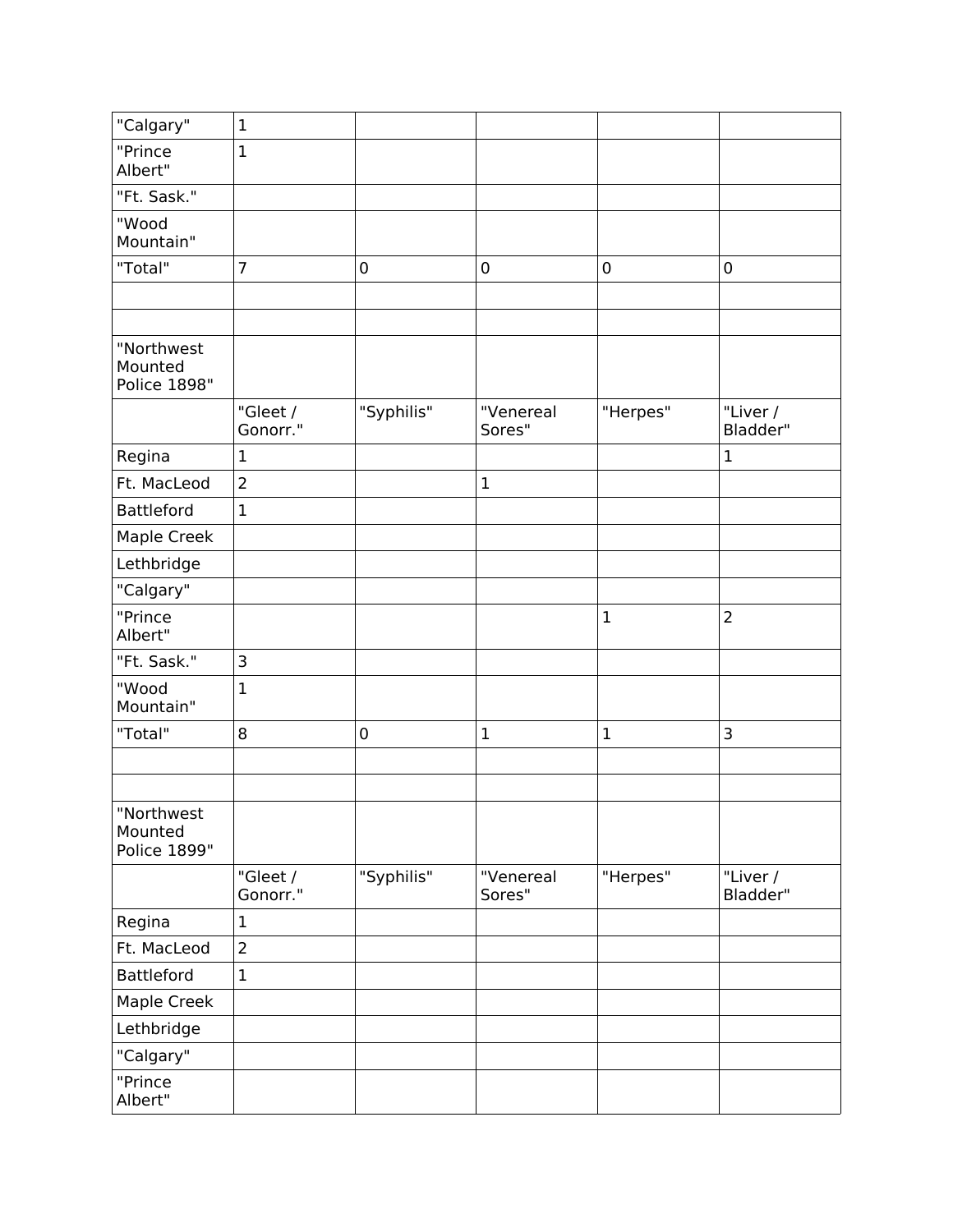| "Ft. Sask."         |  |  |  |
|---------------------|--|--|--|
| "Wood<br> Mountain" |  |  |  |
| "Total"             |  |  |  |

## Lists of the Medicines Ordered by the NWMP Which Could have Possibly Been Used to Cure Venereal Disease and their prices 1879

| 1/2 lb. potassium iodide                | \$5.00   |
|-----------------------------------------|----------|
| 1/2 lb. potassium bromide               | \$2.00   |
| 1 lb. potassium nitrate                 | \$2.50   |
| 1/2 lb. potassium chlorate              | \$1.00   |
| 3 oz. Mercury                           | \$1.00   |
| 1 oz. zinc chloride                     | \$1.00   |
| 14 oz. mercurial ointment               | \$7.00   |
| 5 bott. pure carbonic acid              | \$2.00   |
| Total spent by NWMP on medicine in 1879 | \$367.88 |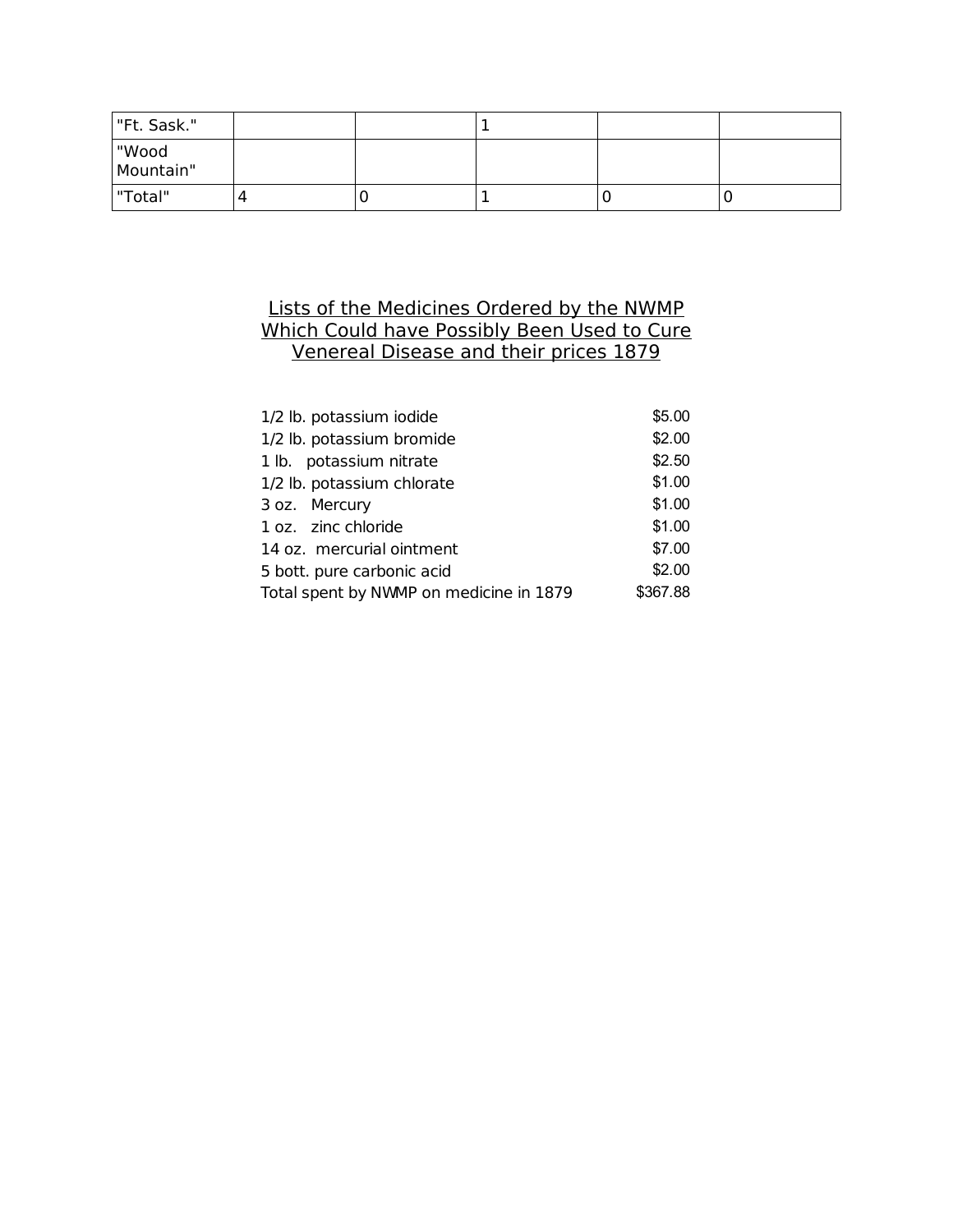Appendix B: Pictures and Diagrams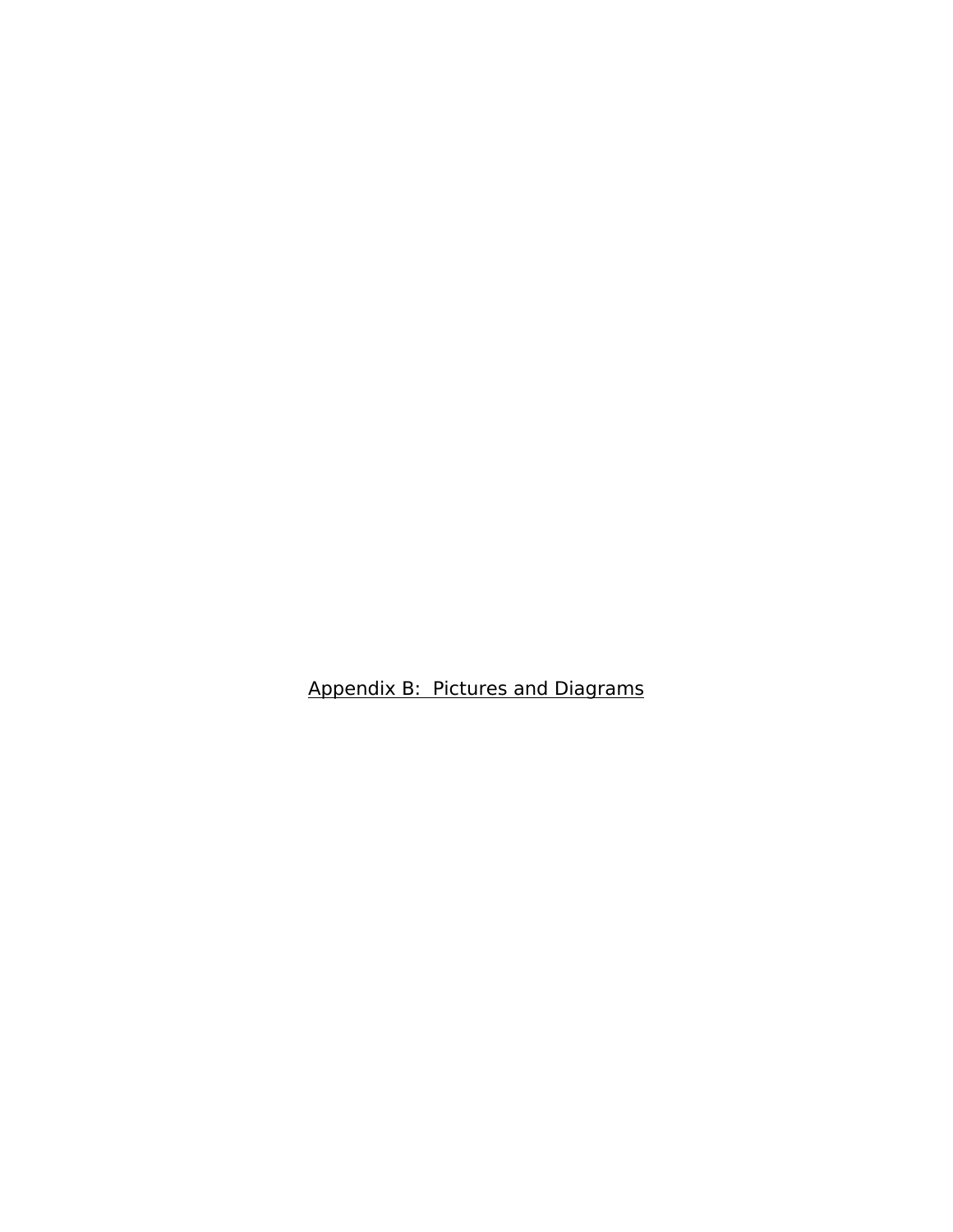## **Bibliography**

 A Chronicle of the Canadian West: North-West Mounted Police Report for 1875. Introduction by S.W. Horrall. The Historical Society of Alberta, Calgary. 1975.

Cassel, Jay. The Secret Plague: Venereal Disease in Canada 1838-1939. University of Toronto Press, Toronto. 1987.

Fike, Richard E. The Bottle Book: A Historic Guide to Historic Embossed Medicine Bottles. Salt Lake City, 1987.

Flemming, Ronald Lee. "After the Report, What?: The Uses of Historic Archaeology, A Planner's View" Historical Archaeology. The Society for Historical Archaeology, Michigan. Vol. V, 1971.

Horrall, S.W. "(Royal) North-West Mounted Police and Prostitution on the Canadian Prairies." Prairie Forum: The Journal of the Canadian Plains Research Centre. Vol. 10, No. 1, Spring 1985. 105-127.

Lorrain, Dessamae. "An Archaeologist's Guide to Nineteenth Century American Glass" Historical Archaeology. The Society for Historical Archaeology, Michigan. Vol. II, 1968.

Newman, T. Stell. "A Dating Key for Post-Eighteenth Century Bottles" Historic Archaeology. The Society for Historical Archaeology, Michigan. Vol. VI, 1970.

Report of the Commissioner of the Northwest Mounted Police, 1879. Sessional Papers, No. 186. Ottawa, 1879.

Report of the Commissioner of the Northwest Mounted Police, 1887. Sessional Papers, No. 28. Ottawa, 1888.

Report of the Commissioner of the Northwest Mounted Police, 1888. Sessional Papers, No. 17. Ottawa, 1889.

Report of the Commissioner of the Northwest Mounted Police, 1890. Sessional Papers, No. 19. Ottawa, 1891.

Report of the Commissioner of the Northwest Mounted Police, 1891. Sessional Papers, No. 15. Ottawa, 1892.

Report of the Commissioner of the Northwest Mounted Police, 1892.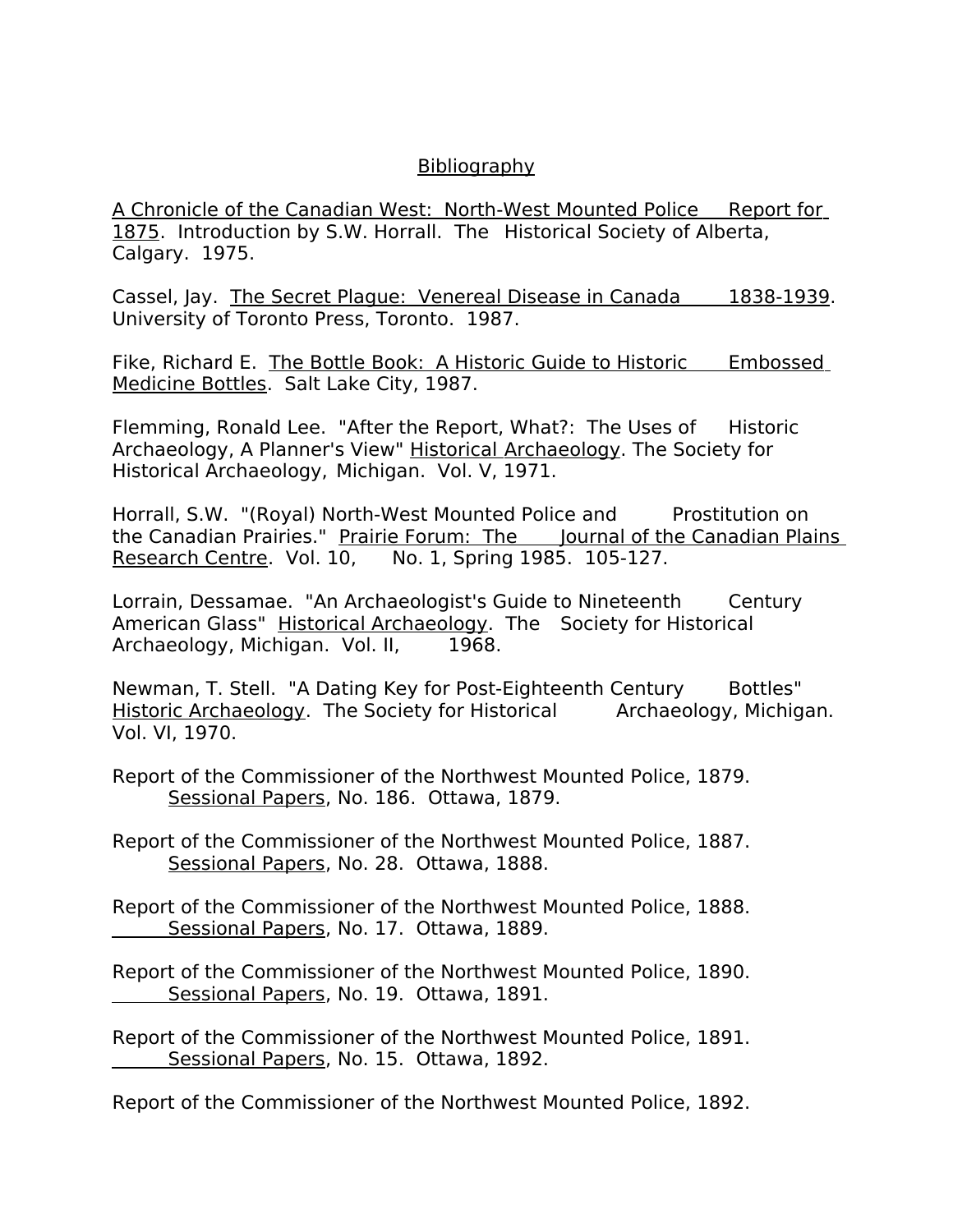Sessional Papers, No. 15. Ottawa, 1893.

Report of the Commissioner of the Northwest Mounted Police, 1893. Sessional Papers, No. 15. Ottawa, 1894.

Report of the Commissioner of the Northwest Mounted Police, 1894. Sessional Papers, No. 15. Ottawa, 1895.

Report of the Commissioner of the Northwest Mounted Police, 1896. Sessional Papers, No. 15. Ottawa, 1897.

Report of the Commissioner of the Northwest Mounted Police, 1898. Sessional Papers, No. 15. Ottawa, 1899.

Report of the Commissioner of the Northwest Mounted Police, 1899. Sessional Papers, No. 15. Ottawa, 1900.

Report of the Commissioner of the Northwest Mounted Police, 1902. Sessional Papers, No. 28. Ottawa, 1903.

Report of the Commissioner of the Northwest Mounted Police, 1903. Sessional Papers, No. 28. Ottawa, 1904.

Report of the Commissioner of the Northwest Mounted Police, 1904. Sessional Papers, No. 28. Ottawa, 1905.

Report of the Commissioner of the Northwest Mounted Police, 1905. Sessional Papers, No. 28. Ottawa, 1906.

Report of the Commissioner of the Northwest Mounted Police, 1906. Sessional Papers, No. 28. Ottawa, 1907.

Report of the Commissioner of the Northwest Mounted Police, 1907. Sessional Papers, No. 28. Ottawa, 1908.

Report of the Commissioner of the Northwest Mounted Police, 1908. Sessional Papers, No. 28. Ottawa, 1909.

Report of the Commissioner of the Northwest Mounted Police, 1909. Sessional Papers, No. 28. Ottawa, 1909.

Report of the Commissioner of the Northwest Mounted Police, 1910. Sessional Papers, No. 28. Ottawa, 1910.

Report of the Commissioner of the Northwest Mounted Police, 1911. Sessional Papers, No. 28. Ottawa, 1911.